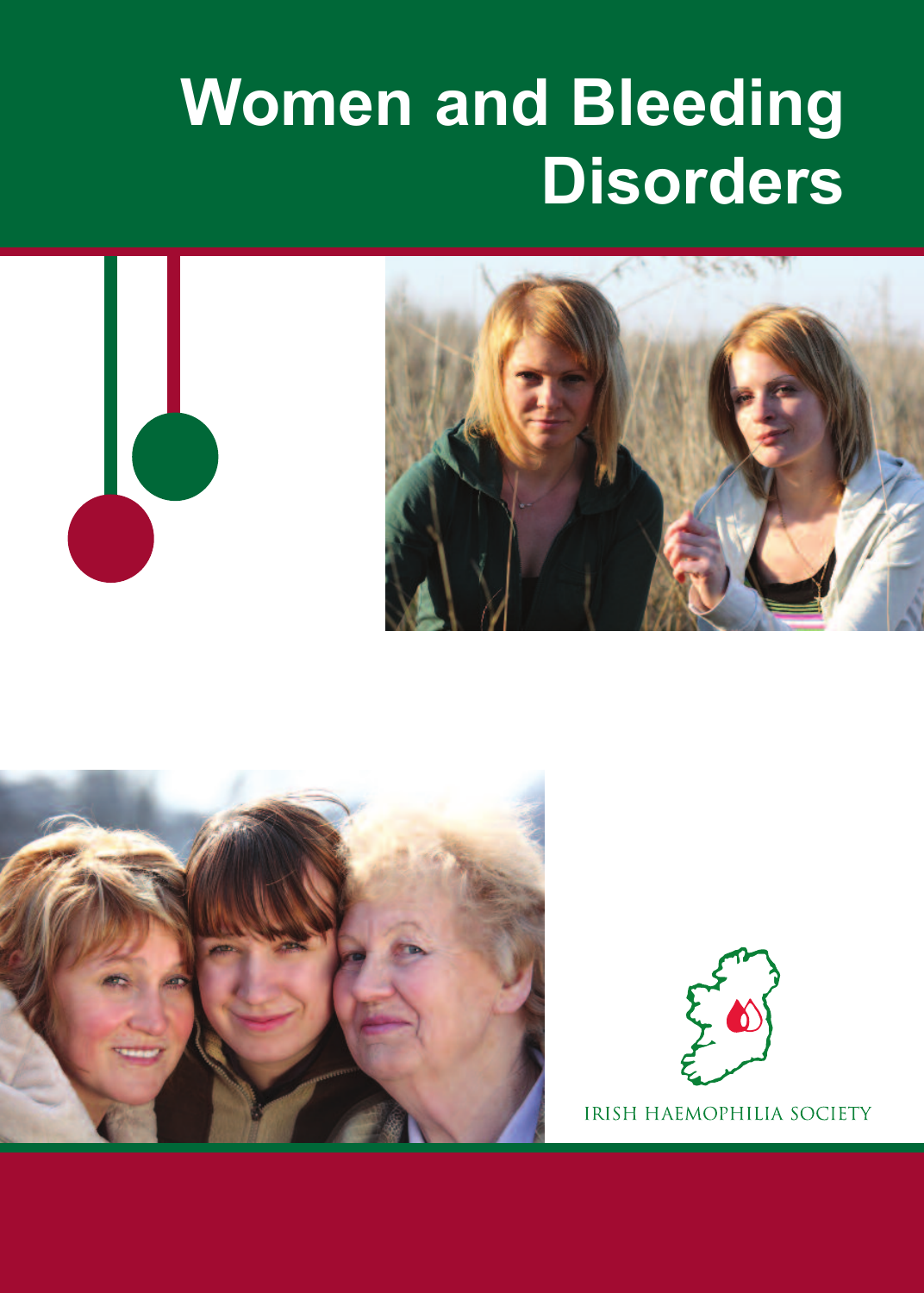# **Introduction**

*The popular and public perception of haemophilia is of an exclusively male inherited bleeding disorder. Historically, this perception was most famously seen as reality with the fact that Queen Victoria was known to be a carrier of haemophilia, and via her, haemophilia was found in the royal families of Great Britian, Spain and Russia. The most famous person with haemophilia was the Tzarevich Alexis who along with his parents and sisters was killed in 1918 in the immediate aftermath of the Bolshevik revolution in Russia.*

*It is certainly the case that classic haemophilia A and B are found primarily in males, wheras the gene is carried by females. This is far from the complete story. Women rarely suffer from severe haemophilia either via genetic inheritance or mutation or via a process known as lyonization of the chromosome which is explained in this guide. However, it is quite common for carriers of haemophilia to have relatively low factor levels which categorise them as having mild haemophilia. There are 54 females currently diagnosed in Ireland with haemophilia A and 44 with haemophilia B. The vast majority of these are carriers with Factor VIII or FIX levels which put them in the category of mild haemophilia. Thankfully, they will not suffer from spontaneous bleeds into joints or muscles so characteristic of severe haemophilia, but they may require factor replacement therapy following trauma, surgery or childbirth and menstruation can pose problems beyond the normal range of the female experience. Von Willebrands Disease is more from a gender perspective, affecting both sexes. Indeed of the 918 persons in Ireland known to have Von Willebrands, 537 are female. Again, many will not require therapy on a regular basis but for females, menstruation is often characterised by menorrhagia, pregnancy by additional concern about bleeding and contraception more often a therapeutic requirement than a life choice. In the past, women with undiagnosed bleeding disorders often faced long delays before adequate treatment, frequent menorrhagia, and all too often unnecessary hysterectomy. Concerns now can include menstrual problems, pregnancy carrier status and inheritance, menopause and treatment. Knowing about your particular bleeding disorder and its severity, symptoms and treatment is vital. Registering at the NCHCD and getting the expert medical advice and assistance needed is the path to helping you cope with a diagnosis of a bleeding disorder or carrier status.*

*This guide covers the basics of how blood clots, the inheritance of bleeding disorders and gives an introduction to haemophilia and Von Willebrands Disease. A separate publication from the Irish Haemophilia Society is available on the rarer bleeding disorders. This guide also covers potential consequences of a bleeding disorder including menstrual problems, contraceptive therapy and hysterectomy. Life events including pregnancy and menopause are discussed in the context of a bleeding disorder. The psychosocial aspects are explored. Knowledge is power and we hope that this guide will help to empower you to live positively with your bleeding disorder. Be assured that the Irish Haemophilia Society at all times stands ready to help you with information, advice and assistance. Our website www.haemophilia.ie is the source of a lot of useful information. Our regular magazines can be downloaded free of charge and we are always more than happy to provide copies of publications or information materials. We also organise, on a regular basis, meetings and conferences for members which routinely cover the topics relevant to women with bleeding disorders, which allows them access to expert speakers in a supportive and collegial atmosphere. We hope that you will find this guide a useful resource.*

*Brian O'Mahony 2 Chief Executive*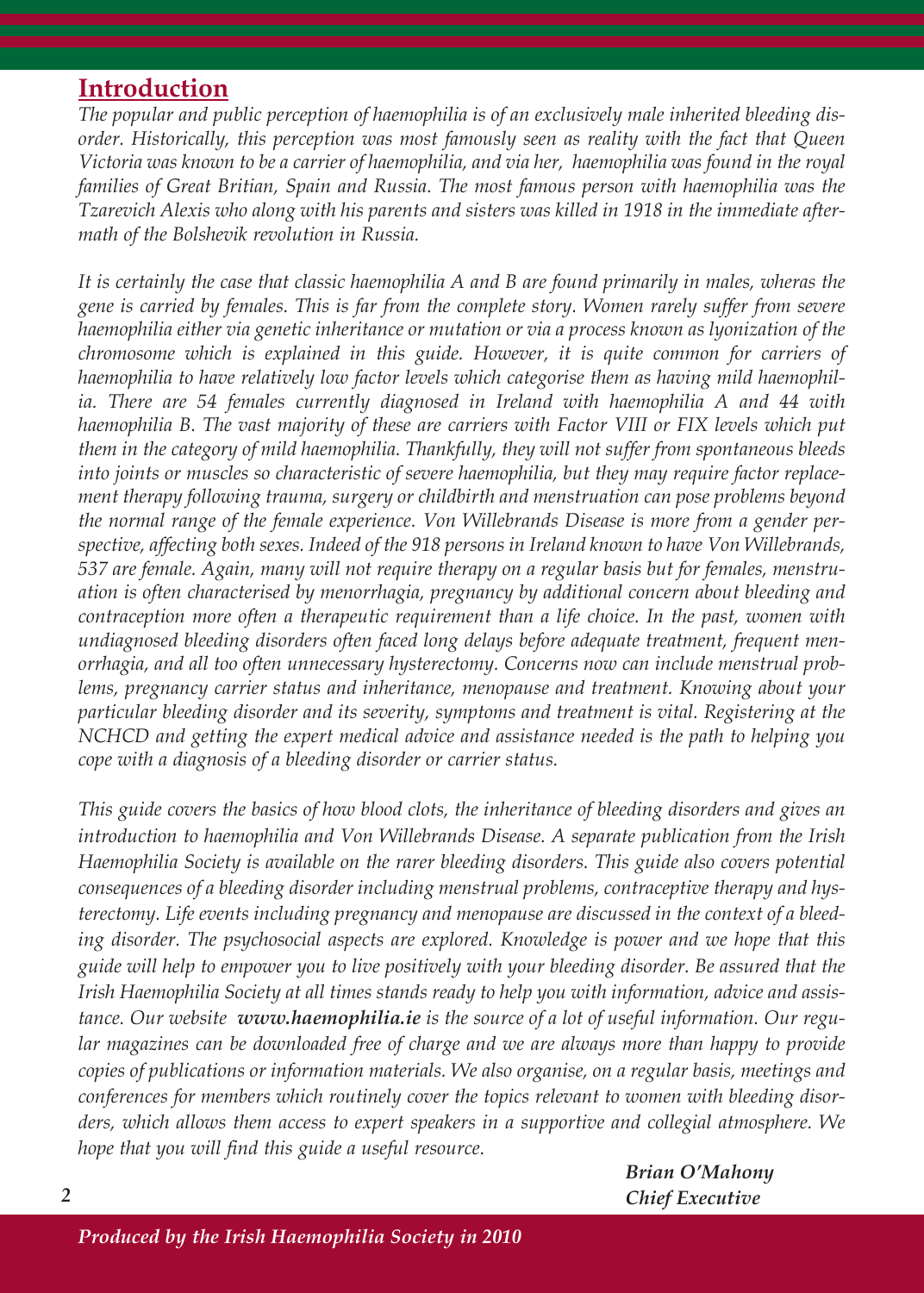| <b>Contents</b>                                            | <u>Page</u> |  |  |
|------------------------------------------------------------|-------------|--|--|
| How does blood clot?                                       |             |  |  |
| How are Bleeding Disorders inherited?                      |             |  |  |
| Autosomal inheritance pattern                              | 7           |  |  |
| Sex-linked inheritance pattern                             | 8           |  |  |
| <b>Bleeding Disorders</b>                                  |             |  |  |
| Von Willebrands Disease                                    | 10          |  |  |
| <b>Platelet Function Disorders</b>                         | 10          |  |  |
| Other clotting factor deficiencies                         |             |  |  |
| Haemophilia and Symptomatic Carriers                       |             |  |  |
| Haemophilia                                                | 11          |  |  |
| <b>Symptomatic Carriers</b>                                | 12          |  |  |
| Tests                                                      | 12          |  |  |
| Genetic analysis & testing                                 | 13          |  |  |
| Psychosocial issues                                        | 13          |  |  |
| <b>Gynaecological Problems</b>                             | 14-18       |  |  |
| Menorrhagia                                                | 14          |  |  |
| Management of Menorrhagia in Women with Bleeding Disorders | 14          |  |  |
| Treatment                                                  | 15-16       |  |  |
| Haemostatic therapy                                        | 17          |  |  |
| Surgical treatment                                         | 18          |  |  |
| Other gynaecological conditions                            | 19-21       |  |  |
| Dysmenorrhoea                                              | 19          |  |  |
| Haemorrhagic ovarian cysts                                 | 19          |  |  |
| Endometriosis and other gynaecological conditions          | 20          |  |  |
| Menopause                                                  | 20          |  |  |
| Acute adolescent menorrhagia                               | 21          |  |  |
| Other types of bleeding                                    |             |  |  |
| Treatment Options for Other Types of Bleeding              | 21          |  |  |
| Tranexamic acid                                            | 17          |  |  |
| DDAVP (Desmopressin)                                       | 17          |  |  |
| Coagulation Factor Concentrate Replacement Therapy         | 17          |  |  |
| Fibrin Glue                                                | 21          |  |  |
| <b>Pregnancy in Women with Bleeding Disorders</b>          | $22 - 29$   |  |  |
| Preconception counselling                                  | 22          |  |  |
| Prenatal diagnosis (PND)                                   | 22          |  |  |
| Foetal sex determination                                   | $22 - 23$   |  |  |
| Pre-implantation genetic diagnosis                         | 24          |  |  |
| Antenatal Management                                       | 24          |  |  |
| Miscarriage/ Pregnancy Complications                       | 25          |  |  |
| Management of labour and delivery                          | $25 - 26$   |  |  |
| Postpartum management                                      | 27-28       |  |  |
| Breast Feeding                                             | 29          |  |  |
| Glossary                                                   | 30-31       |  |  |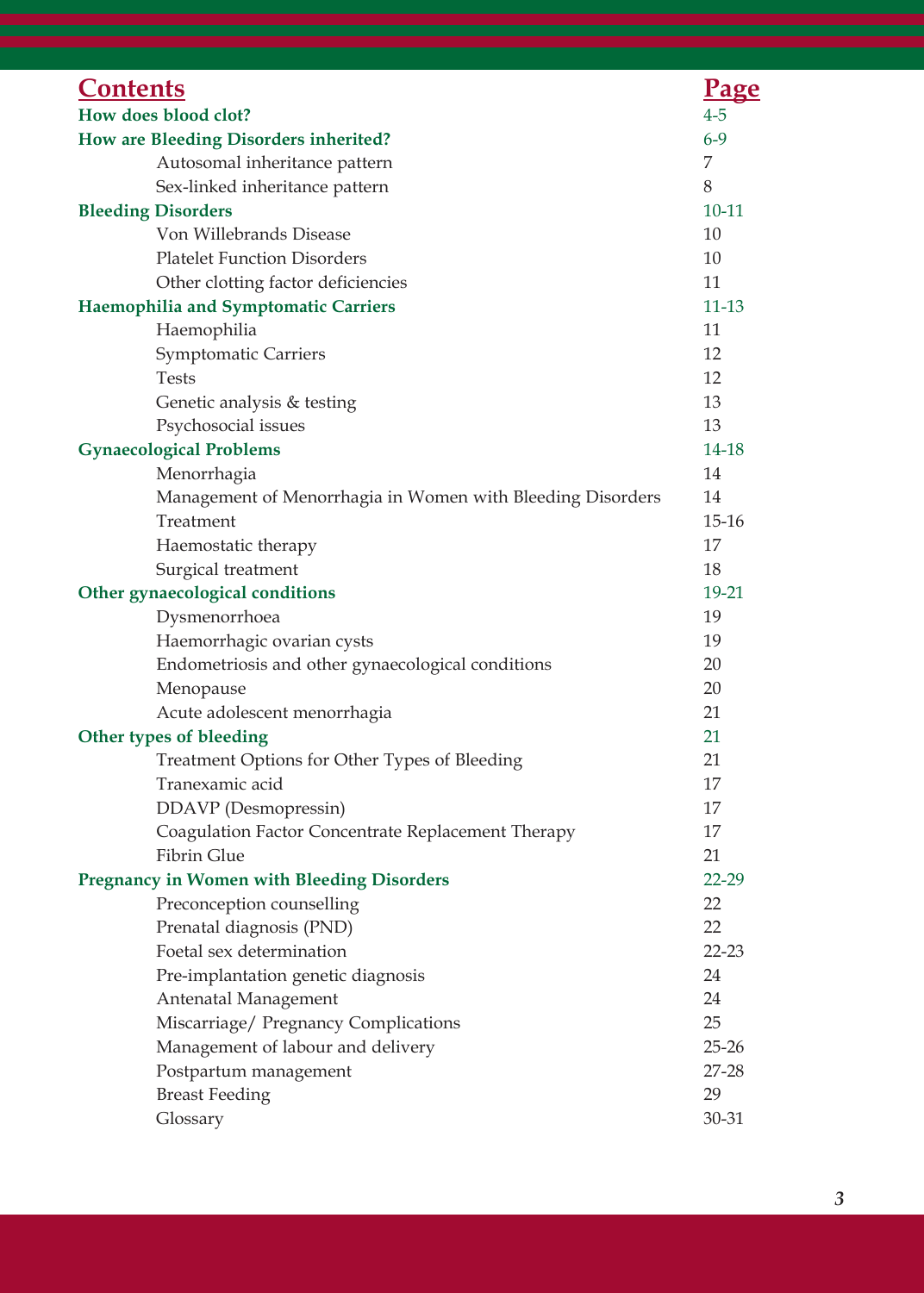# **How does blood clot?**

Blood is carried throughout the body in a network of blood vessels. When tissues are injured, damage to a blood vessel may result in leakage of blood through holes in a vessel wall which may be internal or external. When the blood vessel wall breaks, the components responsible for clotting or coagulation, come together to form a plug at the break.

There are four steps involved in forming a plug (Figure 1):

# **Step 1**:

The blood vessel is damaged.

# **Step 2**:

The blood vessel contracts (becomes narrower) to reduce the blood flow to the damaged area and to allow the components responsible for coagulation to come into contact with the damaged tissue.

# **Step 3:**

#### **Platelet adhesion**

Platelets, which are very tiny cell fragments in the blood, stick to the walls of damaged vessels and spread out.

# **Platelet activation**

These platelets then produce chemical signals that activate other nearby platelets.

# **Platelet aggregation**

Activated platelets clump together at the site of the damage in order to form a platelet plug which blocks the break.

# **Von Willebrand factor (vWF)**

vWF is a protein which helps platelets to stick to the damaged blood vessel wall and also carries factor VIII (another important protein in blood clotting) through the bloodstream. When there is not enough vWF in the blood or when it does not work the way it should the blood takes longer to clot.

# **Step 4**:

The surface of activated platelets forms a base on which blood coagulation can take place. The coagulation factors (or coagulation proteins) circulating in the blood are activated at the surface of the platelets to form a fibrin clot which looks something like a mesh.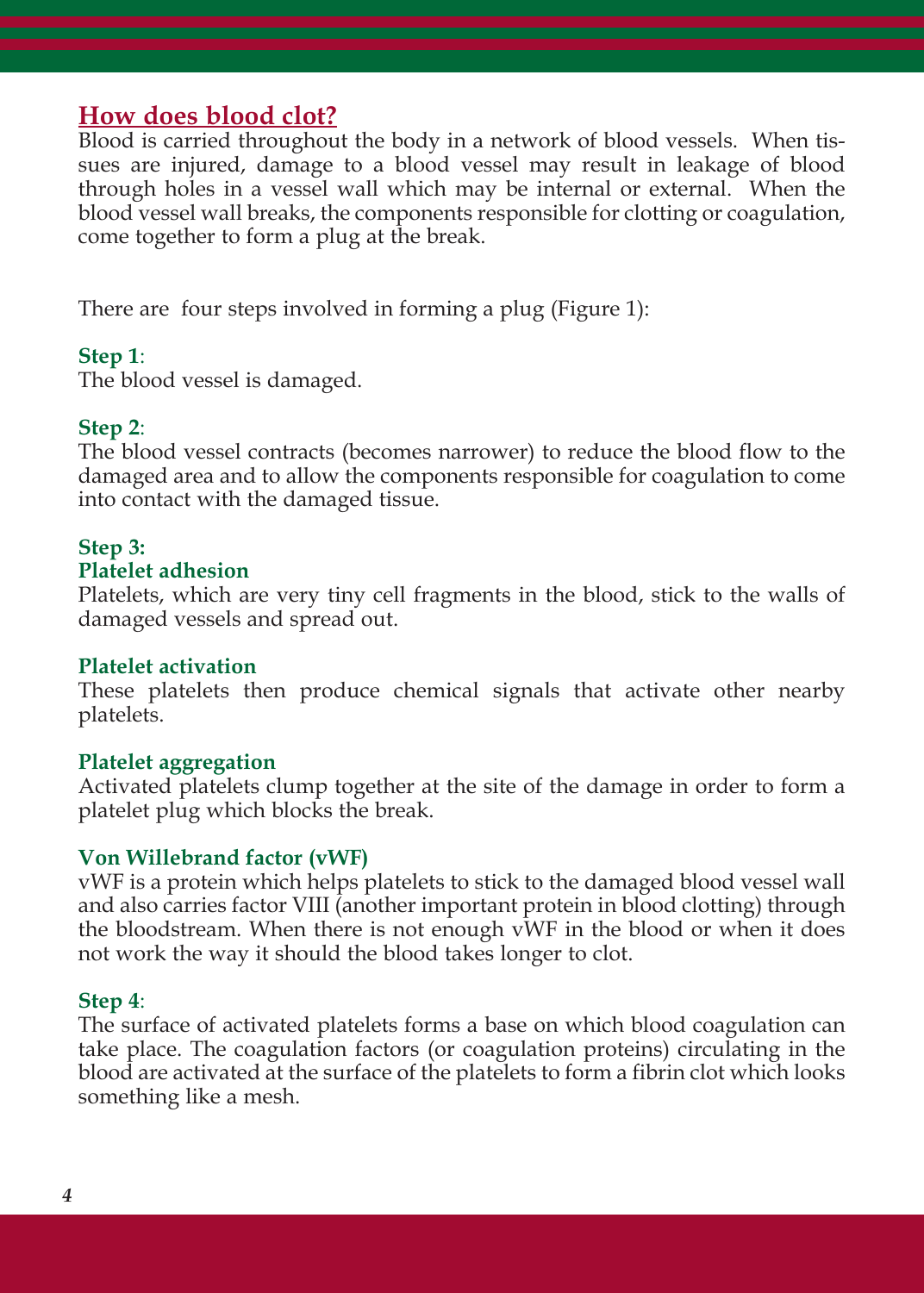

Coagulation factors (Factors I, II, V, VII, VIII, IX, X, XI and XII - Please note that coagulation factors are conventionally described in roman numerals) are triggered in a domino effect that is called the coagulation cascade. When a factor (domino) is missing or reduced then the cascade does not work effectively to repair the damaged vessel (Figure 2).

**Figure 2: Domino Effect of Clotting Cascade**

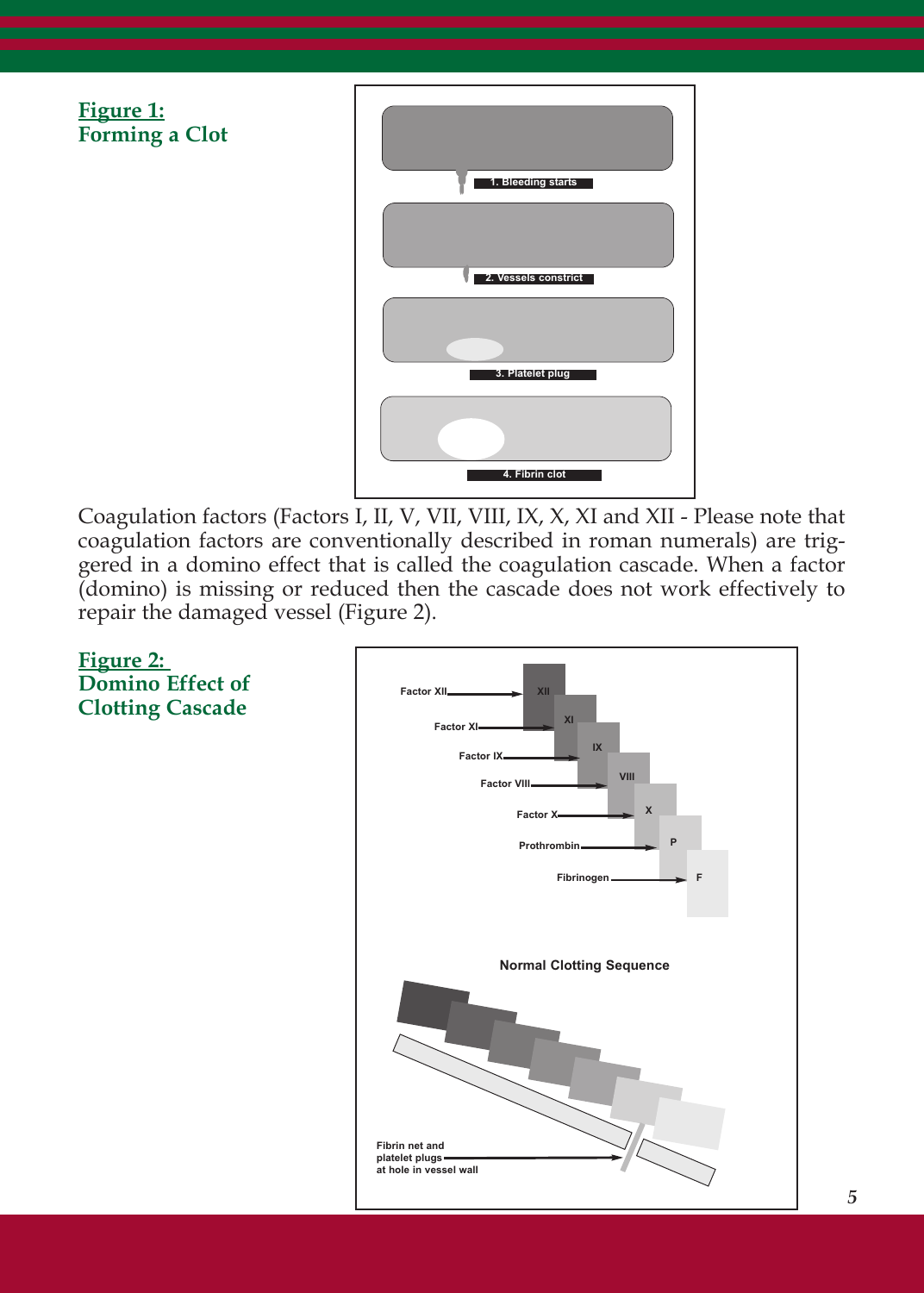# **How are Bleeding Disorders inherited?**

Inherited bleeding disorders are passed from parent to child at the time of conception. Each cell in the body has 23 pairs of chromosomes\*. One of each pair is inherited from each parent. There are 22 matching pairs and one odd pair called the sex chromosomes - the X and the Y chromosome. These determine the sex of the individual. Females (XX) have two X chromosomes. One X chromosome is inherited from the mother and one X chromosome is inherited from the father. Males (XY) have one X chromosome and one Y chromosome. Males must inherit the Y chromosome from the father and the X chromosome from the mother.

# **\*Chromosomes:**

A chromosome is a long chain of chemicals known as DNA. DNA is arranged into units called genes. Genes determine such things as the colour of a person's eyes.

# **Bleeding disorders are inherited by one of two patterns of inheritance**

**1. Autosomal inheritance**

# **2. Sex linked inheritance**

# **1. Autosomal inheritance pattern**

When the defective gene that causes a bleeding disorder is on a chromosome which does not decide the sex of the child it means the bleeding disorder is inherited in an autosomal manner. Bleeding disorders inherited in an autosomal manner affect females as well as males. The majority of bleeding disorders have autosomal inheritance patterns, for example deficiencies of Factors I, II, V, VII, X, XI, XII, XIII, von Willebrand's disease and some platelet function disorders. There are two types of autosomal inheritance patterns: autosomal recessive and autosomal dominant.

**Autosomal dominant** means that only one defective gene, from one of the child's parents, is required in order for the disorder to affect the child.

**Autosomal recessive** means that two defective genes, one from each parent, are required in order for the disorder to affect the child. Both parents must therefore be carriers.

**A carrier of an autosomal disorder** is someone who carries the defective gene without being affected by the disorder. The carrier of a factor deficiency may have a factor level just below, or at the lower limit of, the normal range.

A summary of the autosomal pattern of inheritance is shown in Figure 1-3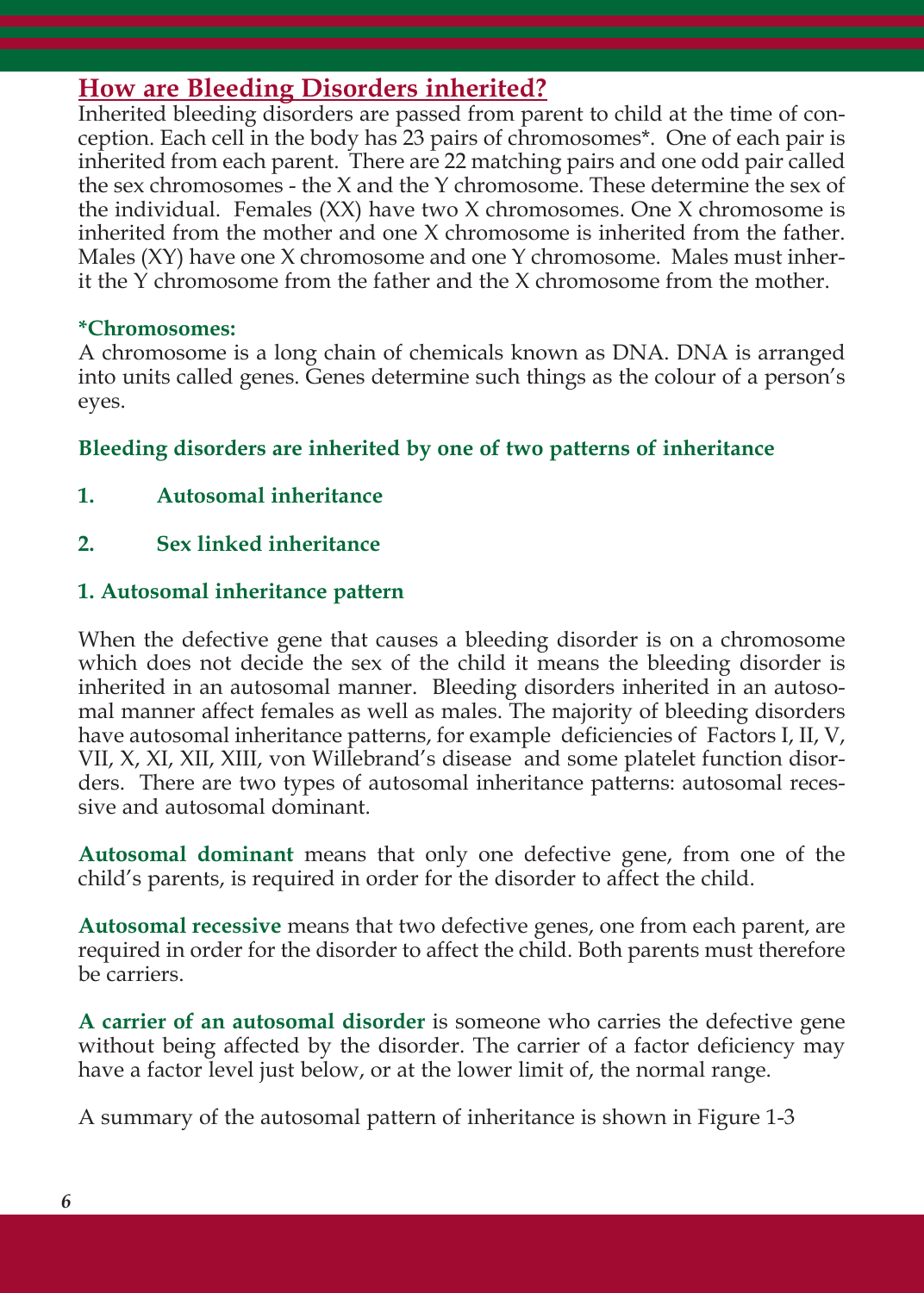#### **Autosomal recessive**

**Figure 1** shows what can happen when **both parents are carriers**. There is one chance in four that the child will have normal factor levels, one chance in four that it will have the specific factor deficiency, and there are two chances in four that the child will be a carrier. **Figure 1: Both parents are carriers of the specific factor deficiency**



**Figure 2** shows what can happen when **one of the parents has the specific factor deficiency and the other has normal factor levels**. All their children will be carriers of the specific factor deficiency. **Figure 2: One parent has the specific factor deficiency deficiency**



**Figure 3** shows what can happen when **one of the parents is a carrier of the specific factor deficiency and the other is normal.** There are two chances in four that the child will be a carrier and two chances in four that it will be normal. **Figure 3: One parent is a carrier**

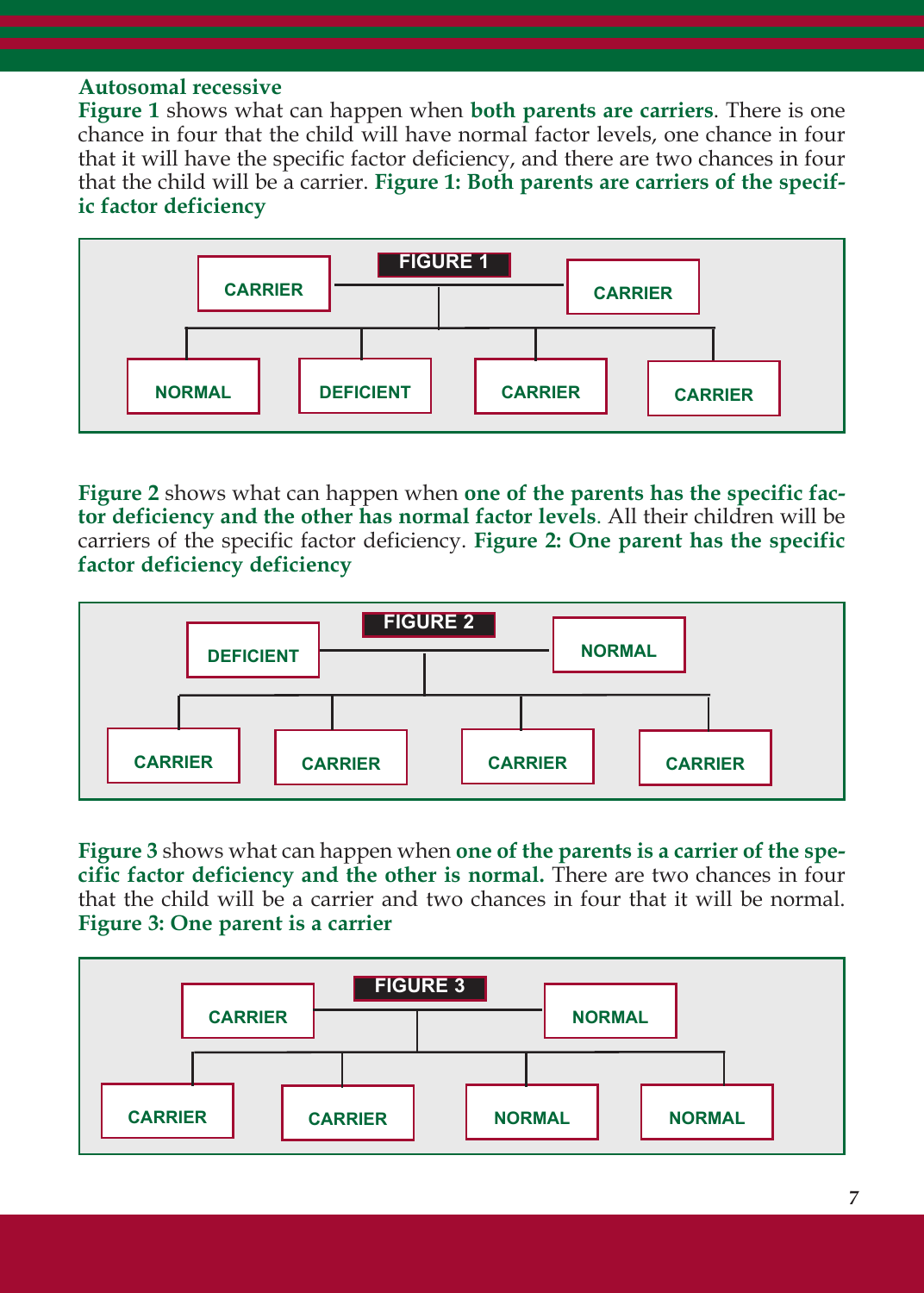# **2. Sex-linked inheritance pattern**

When the defective gene that causes a factor deficiency is on the chromosome that does decide the sex of a child, inheritance is said to be sex linked. The factor VIII and IX genes are on the X chromosome so Haemophilia A (factor VIII deficiency) and Haemophilia B (factor IX deficiency) are inherited in a sex linked manner.





# **A father with haemophilia (Figure 1)**

The sons of a father with haemophilia inherit his Y chromosome and therefore cannot inherit haemophilia or be "carriers" of haemophilia. However, all of the daughters of a man with haemophilia inherit his X chromosome and carry the haemophilia gene. They are "obligate carriers" as they must inherit an X chromosome from their father.

# **A carrier of haemophilia (Figure 2)**

A carrier has one normal and one abnormal X chromosome. Each son will have a 50% chance of having haemophilia. As men only inherit one X chromosome they will be affected by haemophilia and therefore are not referred to as carriers. Each daughter will have a 50% chance of being a carrier. There are two types of carriers: obligate carriers and possible carriers. Obligate carriers are women who definitely carry the affected gene. Possible carriers are women who may or may not carry the affected gene.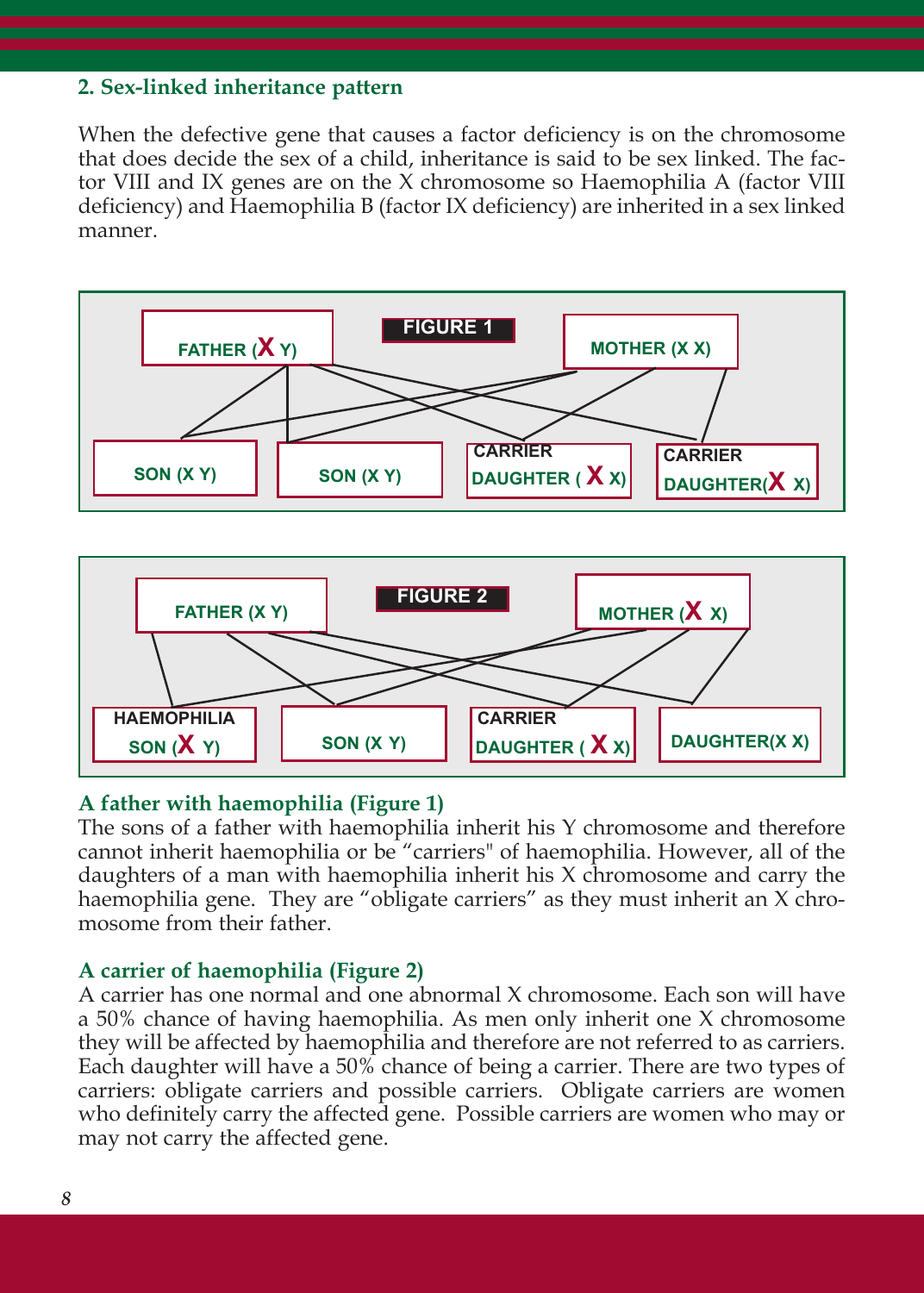# **Obligate carriers are:**

- All daughters of a man with haemophilia.
- Mothers of one son with haemophilia and at least one other family member with haemophilia (brother, maternal grandfather, uncle, nephew, or cousin).

• Mothers of one son with haemophilia and a family member who is a carrier of the haemophilia gene (mother, sister, maternal grandmother, aunt, niece, or cousin).

• Mothers of two or more sons with haemophilia.

# **Possible carriers are**:

- All daughters of a carrier.
- Mothers of one son with haemophilia who have no other family members who either have or are carriers of haemophilia.

• Sisters, mothers, maternal grandmothers, aunts, nieces, and female cousins of carriers.

# **Lyonization**

Lyonization is when an X chromosome is inactivated during the initial development of the foetus. One X chromosome has everything needed for each cell .The genes on the inactivated X chromosome are no longer used. This is a normal part of development. The selection of which X gets inactivated in each cell is thought to be a random process. This is only a concern if one X chromosome has an altered gene, for instance the abnormal factor VIII or IX gene in haemophilia. Males  $(\overline{XY})$  have only one copy of an X chromosome in each cell so lyonization does not occur on this X chromosome. Females (XX) have two X chromosomes in each cell and one of them will be inactivated.

# **Female with haemophilia**

It is possible for a carrier to have low factor VIII or IX level (haemophilia) due to lyonization. Approximately 20% of carriers of the gene causing severe haemophilia have low factor VIII or IX level and are categorised as having mild haemophilia. Rarely, a carrier may have severe haemophilia due to extreme lyonization. It is also possible for a girl to have severe haemophilia if her father is a person with haemophilia and her mother is a carrier. Up to one third of haemophilia is caused by new mutations where there is no family history.

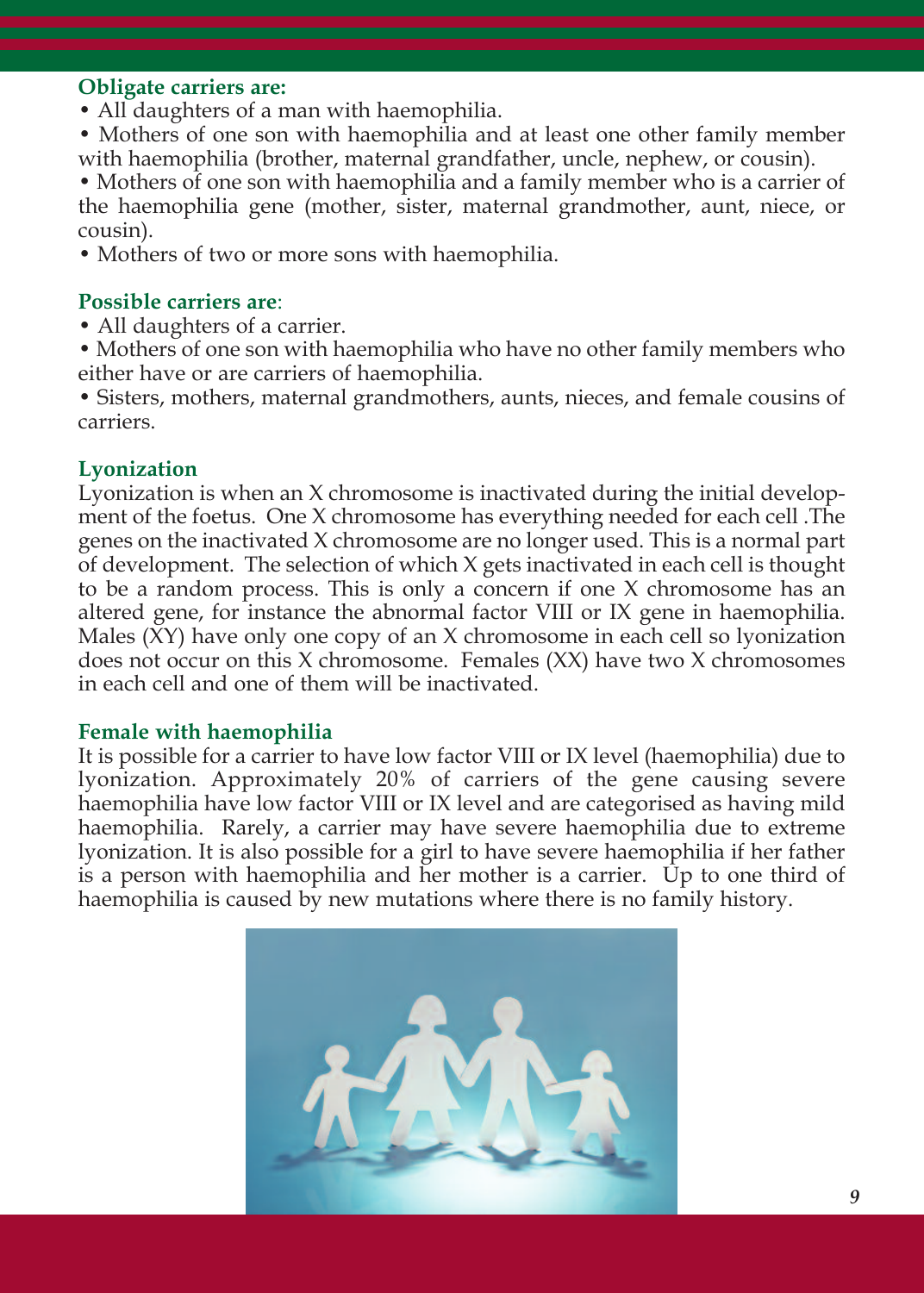# **Bleeding Disorders**

#### **Von Willebrand's Disease**

Von Willebrand's disease (vWD) is the most common type of bleeding disorder. It affects about 1 % of the population. All types of vWD are inherited in an autosomal pattern (see How are Bleeding Disorders inherited on page 6). There are 3 types of vWD.

**Type 1** is the most common. There is a reduced amount of von Willebrand factor (vWF) in the blood.

**Type 2** is the next most common. The vWF protein is abnormal and does not work properly. Type 2 includes several sub-types.

**Type 3** vWD is the rarest and the most severe form. People with Type 3 vWD have almost no vWF. As vWF transports Factor VIII in the bloodstream, people with Type 3 vWD have very low levels of Factor VIII as well.

#### **Platelet Function Disorders**

Platelet function disorders may affect as many as 1% of the population. The majority of these disorders are mild and many go undiagnosed. However, some types of platelet function disorders, such as Glanzmann's Thrombasthenia, are more serious. Depending on the type of platelet function disorder, platelets may not stick to the walls of damaged blood vessels or form a proper surface so that other blood factors can form a clot at the site of an injury. The congenital platelet function disorders have variable inheritance patterns.

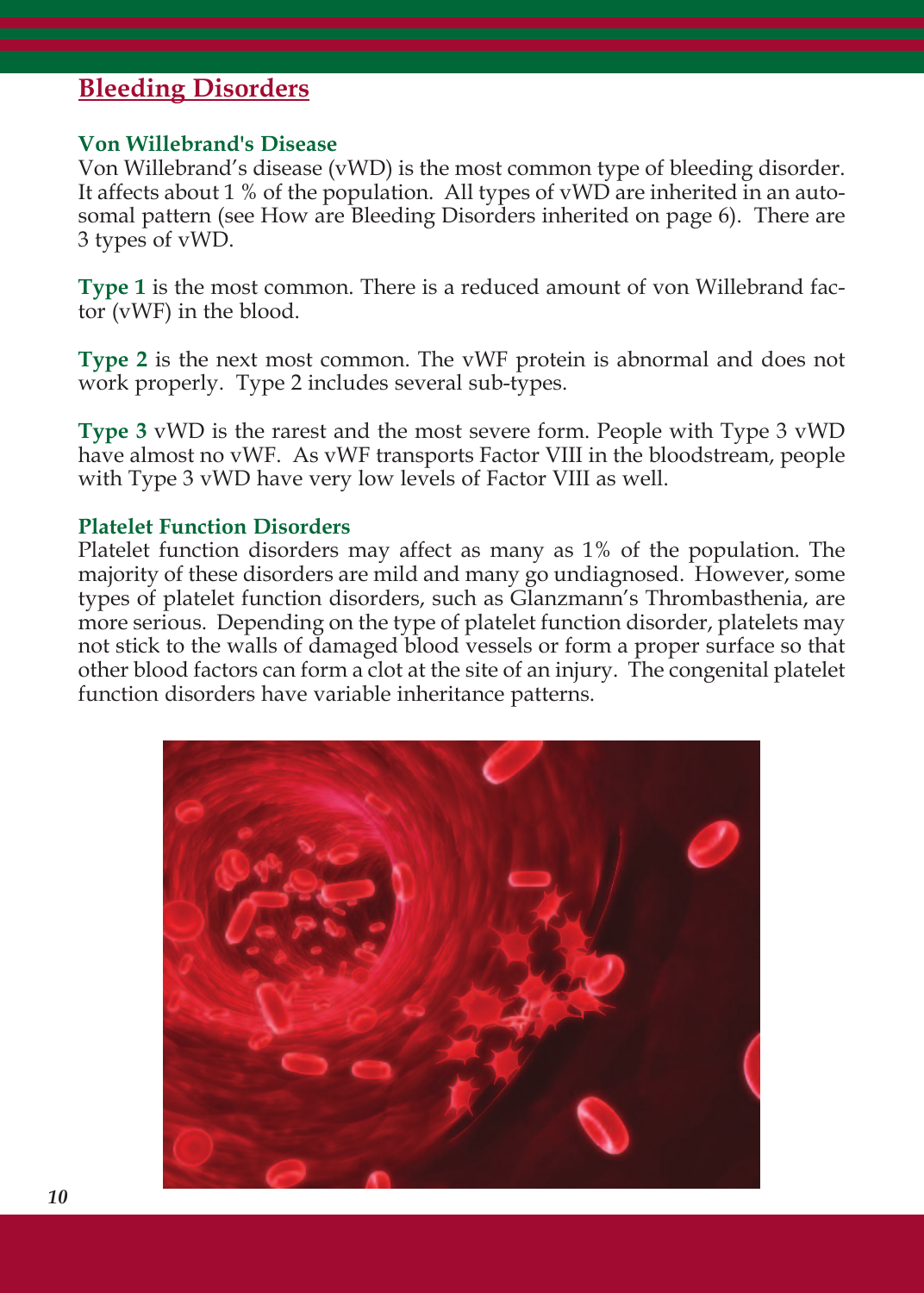# **Other clotting factor deficiencies**

There are a large number of other bleeding disorders caused by deficiencies of other clotting proteins in the blood. These are inherited in an autosomal recessive pattern.

| <b>Factor</b>                 | Other name       | <b>Incidence</b> | <b>Bleeding</b>                                           |
|-------------------------------|------------------|------------------|-----------------------------------------------------------|
| Factor I                      | Fibrinogen       | 1 in 1.000.000   | Usually mild                                              |
| Factor II                     | Prothrombin      | 1 in 1.000.000   | Usually mild                                              |
| Factor V                      | Para haemophilia | 1 in 1.000.000   | Usually mild                                              |
| Combined FV &<br><b>FVIII</b> |                  | 1 in 1.000.000   | Usually mild                                              |
| <b>Factor VII</b>             |                  | 1 in 500.000     | Severe when factor levels are below<br>1%                 |
| Factor X                      | Stuart-Prower    | 1 in 500,000     | Moderate to severe when Factor X<br>llevels are below 10% |
| Factor XI                     | Haemophilia C    | 1 in 100.000     | Mild to moderate when Factor XI<br>llevels are below 15%  |
| <b>Factor XIII</b>            |                  | 1 in 3,000,000   | Severe when factor levels are below<br>1% below           |

*[These rare bleeding disorders will be explained more comprehensively in the I.H.S. booklet Rare Bleeding Disorders.]*

# **Haemophilia and Symptomatic Carriers**

# **Haemophilia**

Haemophilia A (Factor VIII deficiency) and Haemophilia B (Factor IX deficiency) are sex linked inherited bleeding disorders.

When haemophilia is passed along a family, the type and severity of haemophilia is always the same in the male with haemophilia. However, clotting factor levels in carriers are independent of the severity of the haemophilia in males and can vary from person to person because of lyonization. A carrier of a mild form of haemophilia can have the same factor levels as a carrier of the severe form of haemophilia. Within a family factor levels in related carriers can be very different, ranging from very low to normal.

Those with clotting factor levels from 5 - 40% are diagnosed as having mild haemophilia, 1 - 5% moderate haemophilia and less than 1% severe haemophilia. Females may experience the same problems as males with the same factor levels. The majority of carriers have clotting factor level between 0.4 iu/ml and 0.7 iu/ml and do not bleed. A carrier who has a factor level less than 0.4iu/ml can be considered to have mild haemophilia or to be a "symptomatic carrier". All carriers (possible and obligate) should have factor VIII or IX level checked because of the increased risk of bleeding in carriers with low factor levels. *11*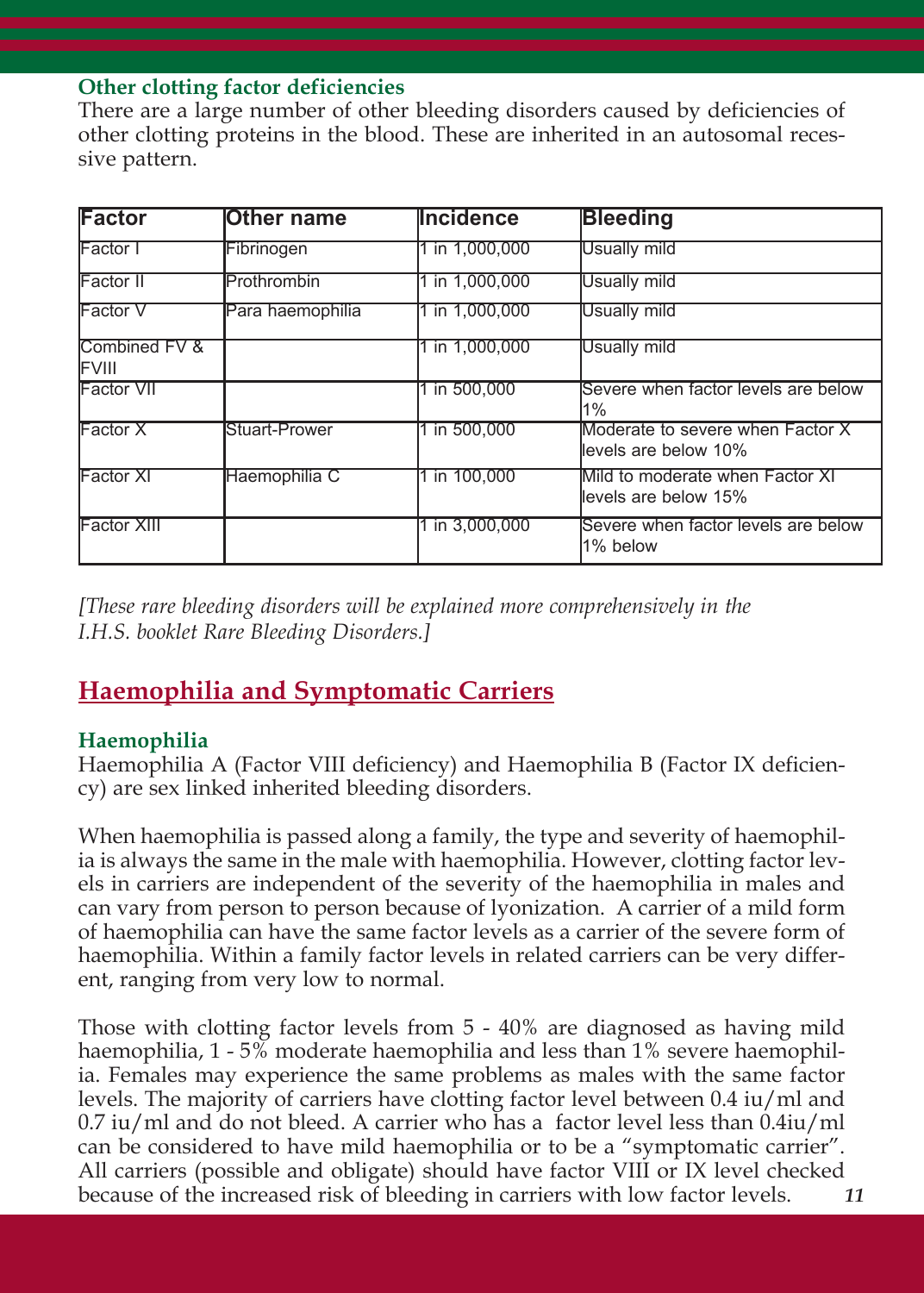Recent studies have shown that women with clotting factor levels as high as 0.6iu/ml can have abnormal bleeding problems, including, but not restricted to gynaecological and obstetric bleeding. Up to 57% of carriers do have gynaecological problems related to excessive menstrual bleeding which can vary from mild to severe.

# **Symptomatic Carriers**

Symptomatic carriers are those with an increased bleeding tendency due to reduced clotting factor. The risk of bleeding is highest in those with the lowest clotting factor levels. Some of these bleeding symptoms include:

- Easy bruising.
- Prolonged bleeding from minor wounds.
- Bleeding from the nose (epistaxis).
- Prolonged bleeding after tooth extraction or surgery.
- Prolonged bleeding after trauma.
- Heavier and more prolonged bleeding during periods (menorrhagia)
- Increased risk of bleeding following delivery (post partum haemorrhage).

# **Tests**

Factor VIII or Factor IX assay: This measures the amount of factor VIII or IX in the blood. It is important to know the factor VIII or IX level early in life as girls with low factor levels are at increased risk of bleeding. A girl with a normal factor level may still be a carrier of factor VIII or IX deficiency.

Factor VIII level can be affected by hormone levels (pregnancy, contraceptive pills, breast-feeding), by physical and mental stress and exercise. Factor IX levels are not affected by hormones.

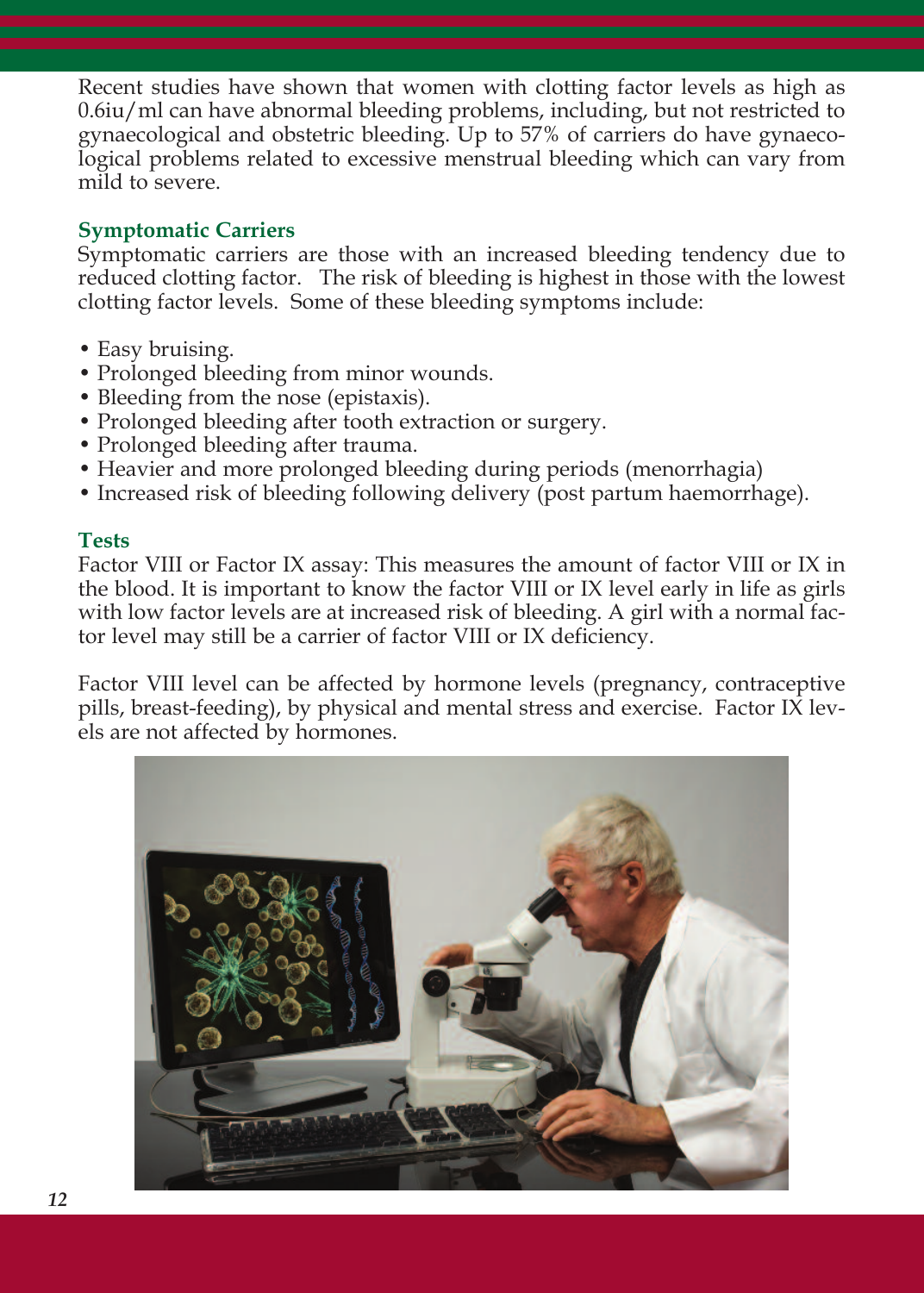# **Genetic analysis to determine carrier status**

There are a number of genetic tests that can be done to determine carrier status. These tests are complex. Results are more reliable if DNA from a family member with haemophilia is also available.

# **Genetic testing in childhood versus genetic testing in adulthood**

In Ireland, the policy is that a possible carrier must be old enough to understand the implications of the test results before genetic testing is carried out. This is usually after 16 years of age. The sooner a girl is tested after this age, the more time she has to come to terms with being a carrier. It also prepares her for eventual decisions about pregnancy and childbirth.

# **There are some arguments against carrier testing by genetic analysis at a young age. It may affect the child's self-esteem or the family's perception of the child. Some families feel the only reason to know about carrier status is for family planning.**

# **Psychosocial issues**

People cope in different ways when they are faced with new information. This depends on age, reasons for seeking the test and on any previous experience they might have with the condition. Carriers can receive this diagnosis at a young age due to health problems, or as adults after the birth of a child with haemophilia in the family. A girl or woman can experience a wide range of emotions when she finds out that she's a carrier. She may be afraid of what it will mean for her, her relationships and any children she may have. She may feel a sense of loss that she is different from everyone else and may even fall into a pattern of denial and refuse to acknowledge the diagnosis. When a son is diagnosed with haemophilia and there is no family history, parents also have to deal with the possibility that his sisters are carriers. Parents may feel like this is a second blow. A person's decision to progress with carrier testing can affect the extended family. Genetic counsellors can provide suggestions on how to inform other at-risk female relatives such as sisters, daughters or nieces.

# **Where?**

Call the National Centre for Hereditary Coagulation Disorders (NCHCD) at St. James's Hospital on 01 4162141 / 01 4162142 or Cork University Hospital on 021 4922278 for advice and an appointment.

Please also note:

- It is best if a member of your family with or carrying haemophilia has already had their genetic mutation identified.
- The Clinic is co-ordinated by a Clinical Nurse Specialist.
- A follow up appointment is sent when results are available.
- A confirmatory sample is requested when attending for results of initial sample.
- Results may take some time especially if the genetic mutation has not been previously identified in your family.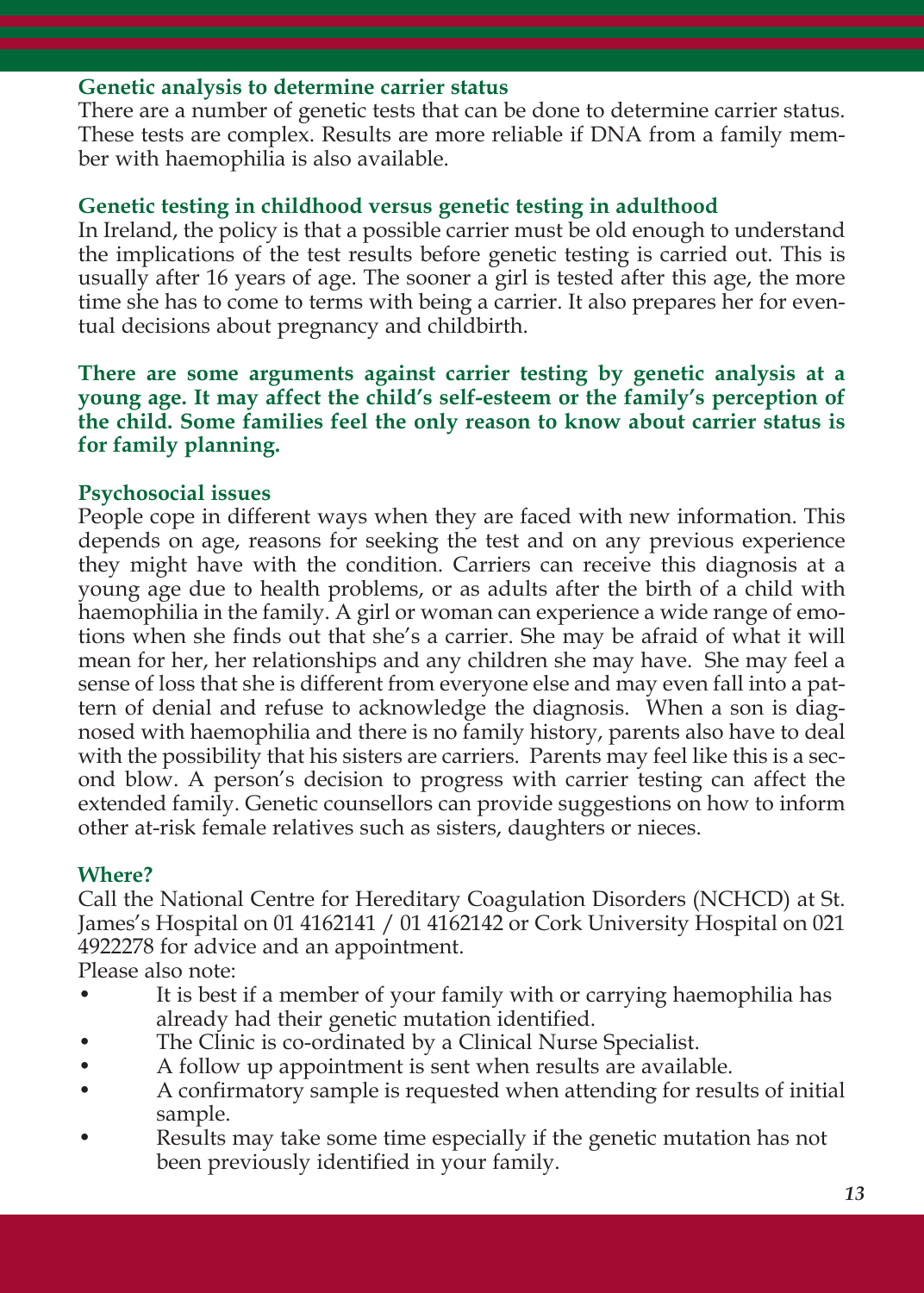# **Gynaecological Problems**

# **Menorrhagia**

Menorrhagia or heavy menstrual bleeding is the most common symptom for women who have a bleeding disorder. It is defined as bleeding that lasts for more than 7 days or results in the loss of more than 80 mls of blood per menstrual cycle.

In addition to heavy menstrual loss, women with bleeding disorders suffer from prolonged bleeding (more than seven days), excessive passage of large blood clots and flooding during menstruation. Adolescent girls and post-menopausal women may suffer the most, as menstrual cycles are often anovulatory (i.e. no egg is released) during these reproductive stages. This leads to irregular shedding of the endometrium (lining of the womb) and predisposes to increased and prolonged menstrual bleeding.

Perimenopausal women are also more likely to have pelvic disease, such as fibroids and endometriosis, which increase the risk of bleeding.

It can be hard for any woman to tell if menstrual bleeding is unusually heavy compared to others. In a woman with a bleeding disorder, comparison to other family members can be misleading as they too may have the same bleeding disorder resulting in heavy menstrual bleeding. Nobody sees it as special or, if they do, they say, "All the women in our family bleed a lot during their periods."

The following guidelines should alert a woman to a potential problem with excessive menstrual bleeding:

- Flow which lasts longer than 7 days.
- Flow soaking one pad in less than 2 hours.
- Unpredictable bleeding.
- Menstrual bleeding which affects quality of life.
- Periods heavy enough to cause anaemia.

# **Management of Menorrhagia in Women with Bleeding Disorders**

Since abnormal bleeding may be a sign of a gynaecological problem or a symptom of a bleeding disorder, a full gynaecological assessment is recommended prior to treatment of Menorrhagia.

With the exception of drugs such as Ponstan (NSAID) which affect platelet function, other gynaecological treatment options may be suitable for patients with bleeding disorders depending on the woman's age, gynaecological condition and reproductive plans.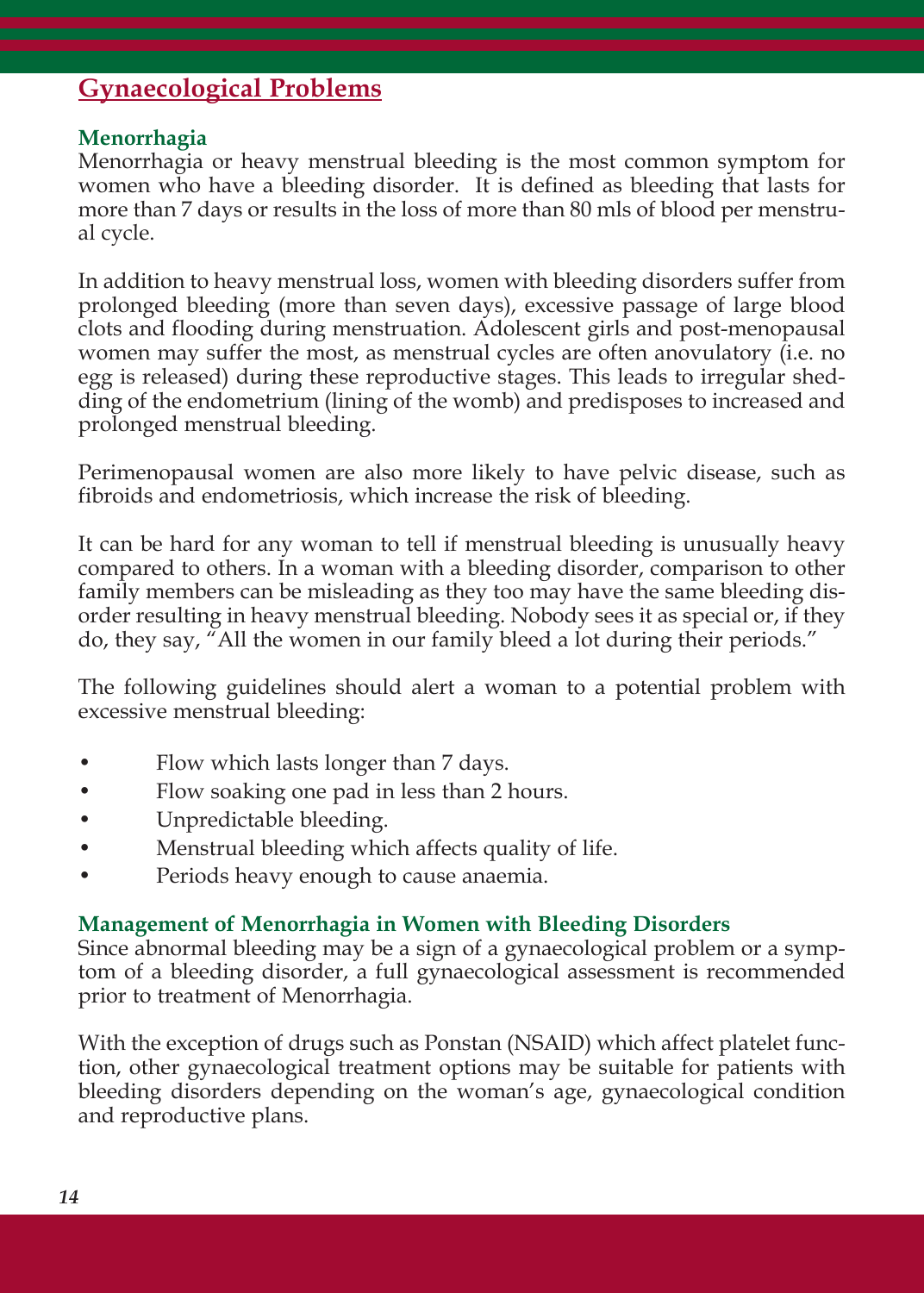#### **Treatment**

#### **Combined Hormonal Contraceptives**

Combined hormonal contraceptives reduce menstrual blood loss by thinning the endometrium and possibly increasing factor VIII and von Willebrand factor levels. Combined hormonal contraceptives currently available include combined oral contraceptive pill (COC), transdermal contraceptive patches, and vaginal rings. They provide reliable birth control and cycle control and reduce dysmenorrhoea and other menstrual complaints. In women with bleeding disorders they have an added advantage of controlling ovulation bleeding and midcycle pain. Continuous use of these therapies (rather than the traditional 21 day course) is safe and can be used to control timing and frequency of menstruation as well as menstruation associated symptoms. This can be very useful for women with severe menstrual problems.

Most women who use combined hormonal contraceptives have none or very few side effects. Serious side effects of hormonal contraceptives include high blood pressure, liver abnormalities and clots. Women with bleeding disorders, however, may have a low inherited risk of clotting. Side effects that some women have are nausea, headaches, dizziness, breast tenderness and mood changes. Some of these side effects improve over the first 3 months. If the side effects continue the doctor may prescribe a different brand of hormonal contraceptive.

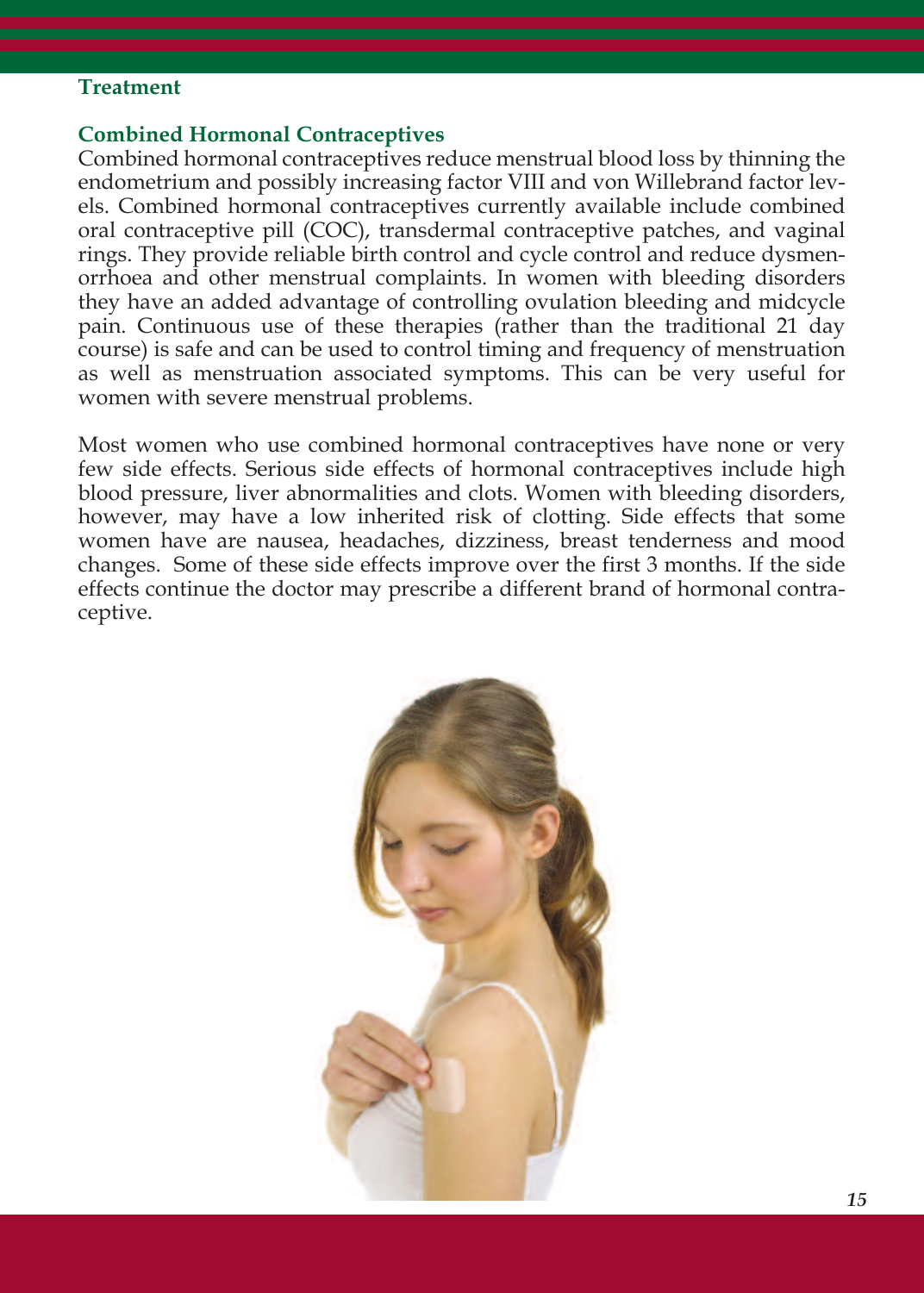#### **Levonorgestrel intrauterine system**

Levonorgestrel intrauterine system (LNG-IUS, Mirena®) is the most effective medical treatment for menorrhagia and has been shown to be useful for reducing menstrual blood loss in women with bleeding disorders. It is also an effective and reversible method of contraception making it an ideal treatment for women with menorrhagia who want to preserve their fertility. The licensed duration of use in Ireland is 5 years i.e. once inserted it may stay in place for 5 years. The main problem is irregular bleeding or spotting, especially within the first 6 months. In women with bleeding disorders, there is a potential risk of bleeding at the time of insertion and preventative treatment with a haemostatic agent may be required.

# **Oral progestogens**

Oral progestogens such as medroxyprogesterone acetate and norethisterone are recommended treatments for menorrhagia when used as a 21 day course (days 5-26). Side effects include fatigue, mood changes, weight gain, bloating, depression, and irregular bleeding. In high doses, oral progestogens can be used with DDAVP or clotting factor to treat acute menorrhagia in women with bleeding disorders.

#### **Progestin only contraceptives**

Progestin only contraceptive such as Depo-Provera (medroxyprogesterone acetate) injections, progestin-only pills, and the Implanon implant also reduce endometrial thickening and may reduce menstrual blood loss or stop menstruation. They are associated with a high rate of irregular bleeding and spotting. Insertion of the Implanon implant may also cause bleeding in women with bleeding disorders and preventative treatment with a haemostatic agent may be required.

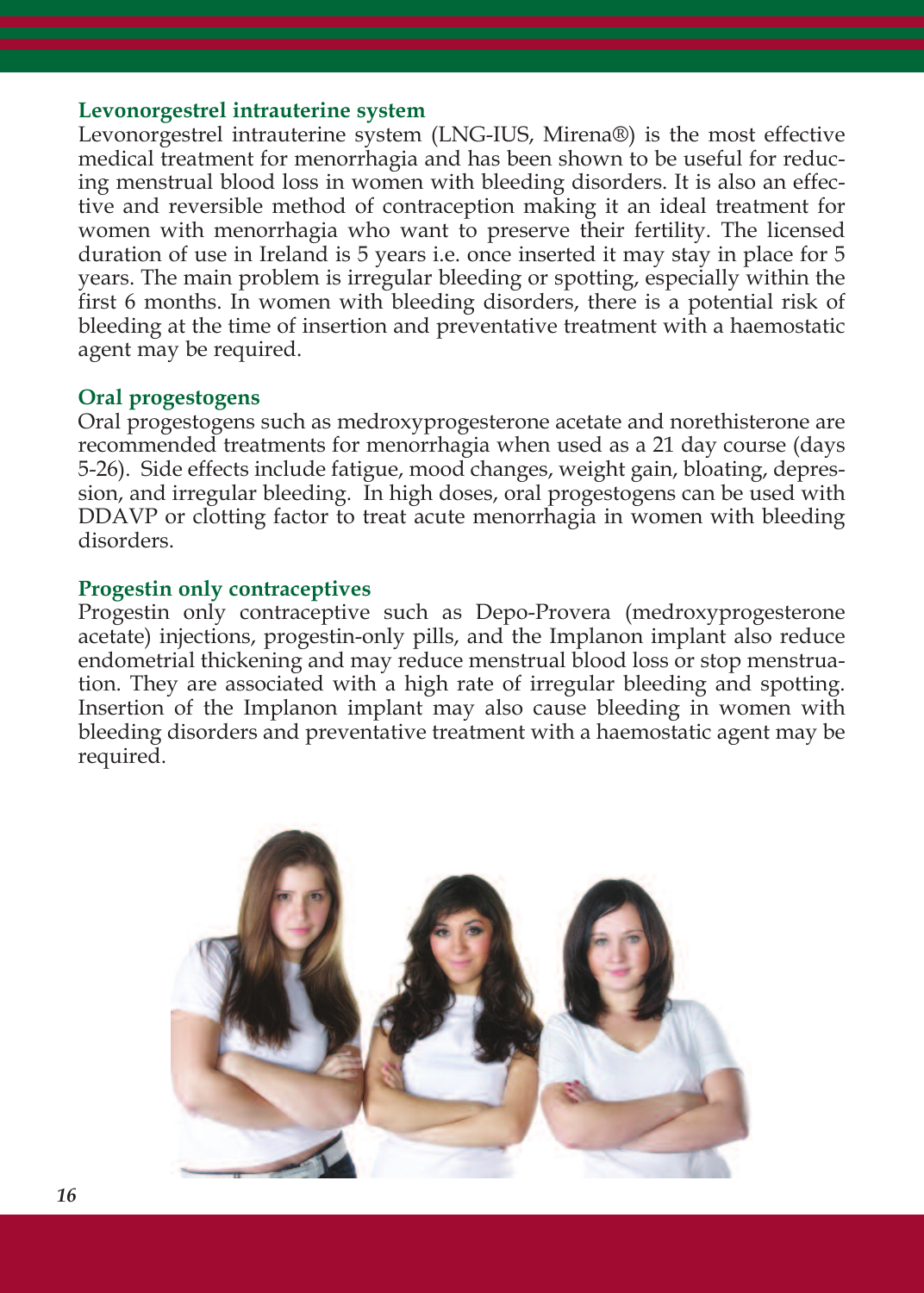# **Gonadotropin relasing hormone (GnRH) analogues**

These drugs stop ovulation and are effective for reducing menstrual flow and duration. Side effects due to reduced oestrogen include hot flushes and loss of bone density (which is reversible). GnRH analogues may be an alternative option to surgery for young women with resistant menorrhagia or severe bleeding disorders. If used for more than six months, hormone replacement therapy should be added to counteract low oestrogen levels.

# **Haemostatic therapy**

Haemostatic therapy may be effective in controlling Menorrhagia in women with bleeding disorders. Haemostatic agents constitute the main treatment option for women who are trying to conceive. They are also used in women who do not wish to get pregnant, either alone or in combination with hormonal therapy. Haemostatic therapies include DDAVP (1-desamino-8-D-arginine vasopressin), tranexamic acid and coagulation factor concentrates.

Oral tranexamic acid also known as Cyclokapron (1g, 3-4 times a day during the menstrual period) is usually well tolerated but side effects include nausea, headache, and diarrhoea. Tranexamic acid stabilises a clot once it has formed by stopping the activity of an enzyme, called plasmin, which dissolves blood clots.

*[Note: A person with urinary tract bleeding (blood in the urine) should not take this drug.]*

**DDAVP** (Desmopressin) can be given by intravenous injection or intranasally as a spray. For management of menorrhagia, it is usually administered as a nasal spray (150-300mcg daily for a maximum of 3-4 days, usually during days with the heaviest blood flow). Side effects include fast heart rate, flushing and headache. There is also a small risk of reduced sodium (salt) level and fluid retention. Therefore, fluid restriction during treatment is essential. If a person has a very bad headache or has not been able to urinate 24 hours after taking DDAVP, they should contact the Haemophilia Treatment Centre or Accident and Emergency for advice. In the elderly and in people with cardiovascular disease, Desmopressin can cause more serious side effects and may not be recommended.

Both tranexamic acid and DDAVP alone or in combination may be effective in controlling menorrhagia in women with bleeding disorders.

**Regular prophylaxis with clotting factor replacement may be required to control menorrhagia in some women with severe factor deficiencies not responding to other treatments. These include plasma-derived factor concentrate or recombinant (genetically engineered) concentrate. All plasma used is screened for blood-borne viruses such as HIV, Hepatitis B and Hepatitis C and treated to inactivate any known viruses.**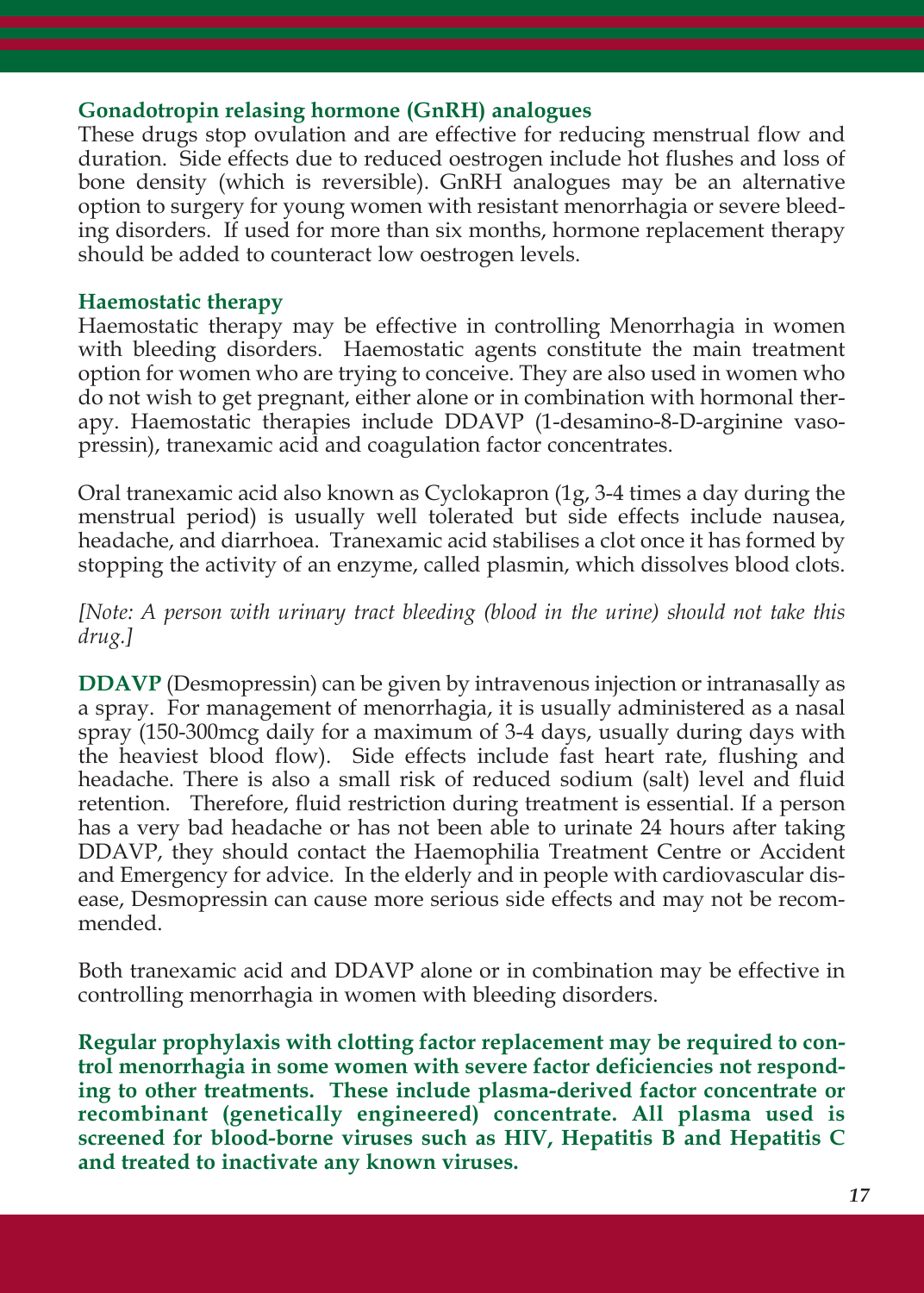# **Surgical treatment**

Surgery may be required in the presence of pelvic disease and for women who do not tolerate medical treatment or in whom this is unsuccessful. Women with inherited bleeding disorders are more likely to have peri-operative and/or delayed (7-10 days later) bleeding, even with relatively minor procedures such as hysteroscopy and biopsy. Therefore, any surgical intervention should be performed in a centre with available laboratory support and an experienced haematologist. Prophylactic treatment may be required pre-operatively to reduce the risk of excessive bleeding. Surgical options include hysterectomy and endometrial ablation.

# **These procedures eliminate the possibility of future pregnancy and are only for women who do not want to have future pregnancy.**

# **Hysterectomy**

Hysterectomy is the surgical removal of the uterus, not including the removal of the ovaries and fallopian tubes. Haemorrhage is the most common complication. Others include genitourinary complications, infection, and poor wound healing. A lengthy post operative recovery period is required. Long term complications include early ovarian failure (premature menopause) and urinary and sexual problems. Peri-operative bleeding complications are of specific concern in women with bleeding disorders.

Therefore, hysterectomy should not be the first line treatment but used only when other treatments fail or when pelvic disease indicates its use in women who no longer wish to retain fertility.

# **Endometrial ablation**

Endometrial ablation techniques are now widely used as an alternative to hysterectomy. They may reduce menstrual blood loss in women with bleeding disorders. Endometrial ablation removes a thin layer of the lining of the uterus and stops the menstrual flow in many women. In some women, menstrual bleeding does not stop but is reduced to normal or lighter levels.

These procedures have a shorter operating time, recovery time, and complication rate when compared to hysterectomy.

Possible complications are:

- Cramping, like menstrual cramps for 1–2 days
- Thin, watery discharge mixed with blood, which can last a few weeks
- Frequent urination for 24 hours
- Nausea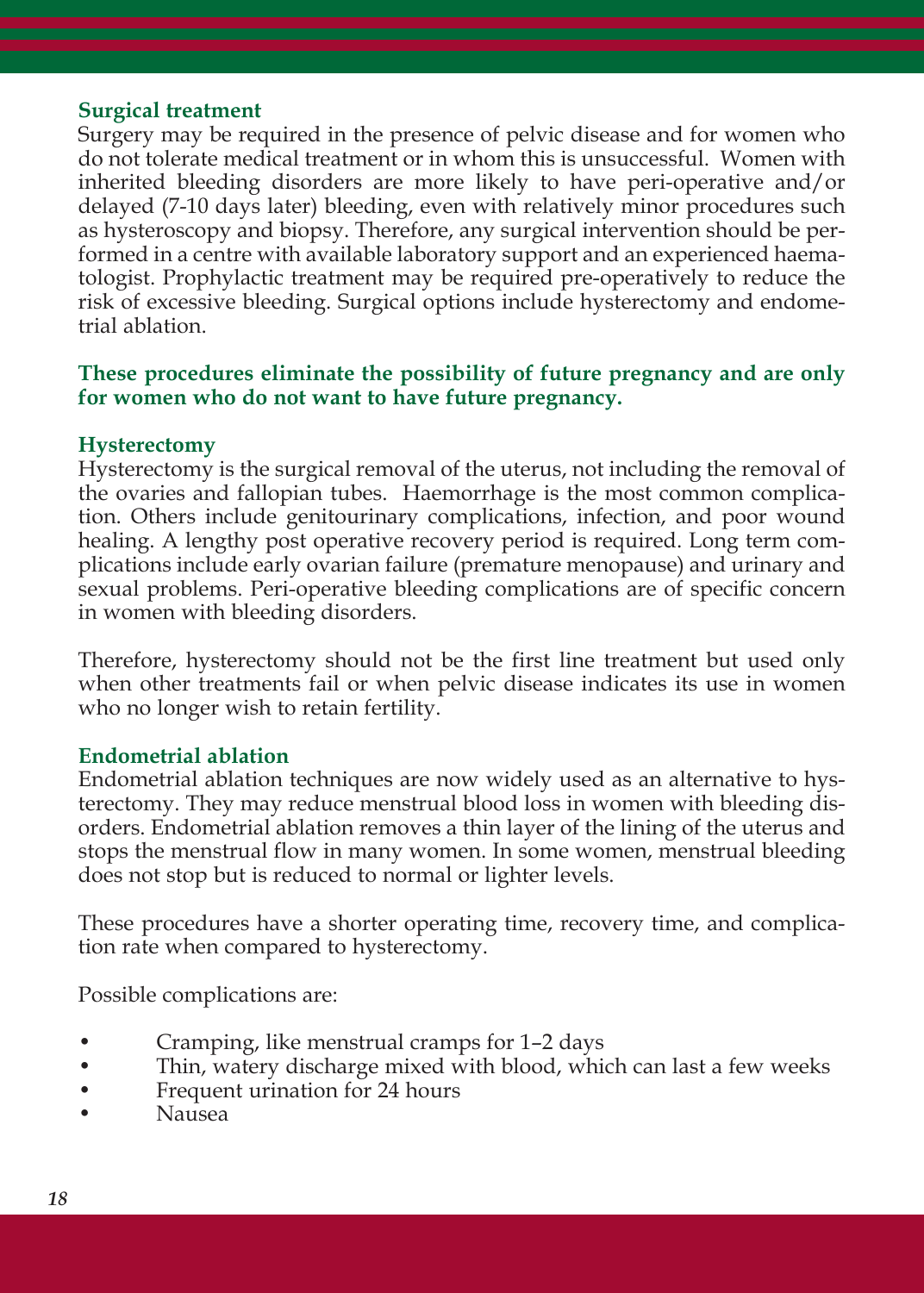# **Other gynaecological conditions**

# **Dysmenorrhoea (painful period)**

Women with bleeding disorders and carriers more commonly suffer from period pain. Usual treatments include non steroidal anti- inflammatory drugs such as Nurofen but these should be avoided in women with bleeding disorders because of their anti platelet activity. Alternative painkillers such as paracetamol and codeine based products may be used. The combined oral contraceptives may also help reduce period pain as may an intrauterine system releasing the hormone levonorgestrel (Mirena IUD) (see Hormonal therapy).



# **Haemorrhagic ovarian cysts**

When a woman ovulates, a small amount of bleeding may occur with rupture of the egg follicle when the egg is released from the ovary. This may be associated with abdominal and pelvic pain. Women with bleeding disorders are more likely to have significant bleeding at ovulation with resulting pain, haemorrhagic ovarian cysts or even bleeding into the abdominal and pelvic cavity.

Although these gynaecological complications can be treated surgically, non surgical management with the use of appropriate clotting agents (tranexamic acid, DDAVP and coagulation factor replacement) is advisable in women with bleeding disorders. Combined oral contraceptives suppress ovulation and have been successfully used to prevent recurrences.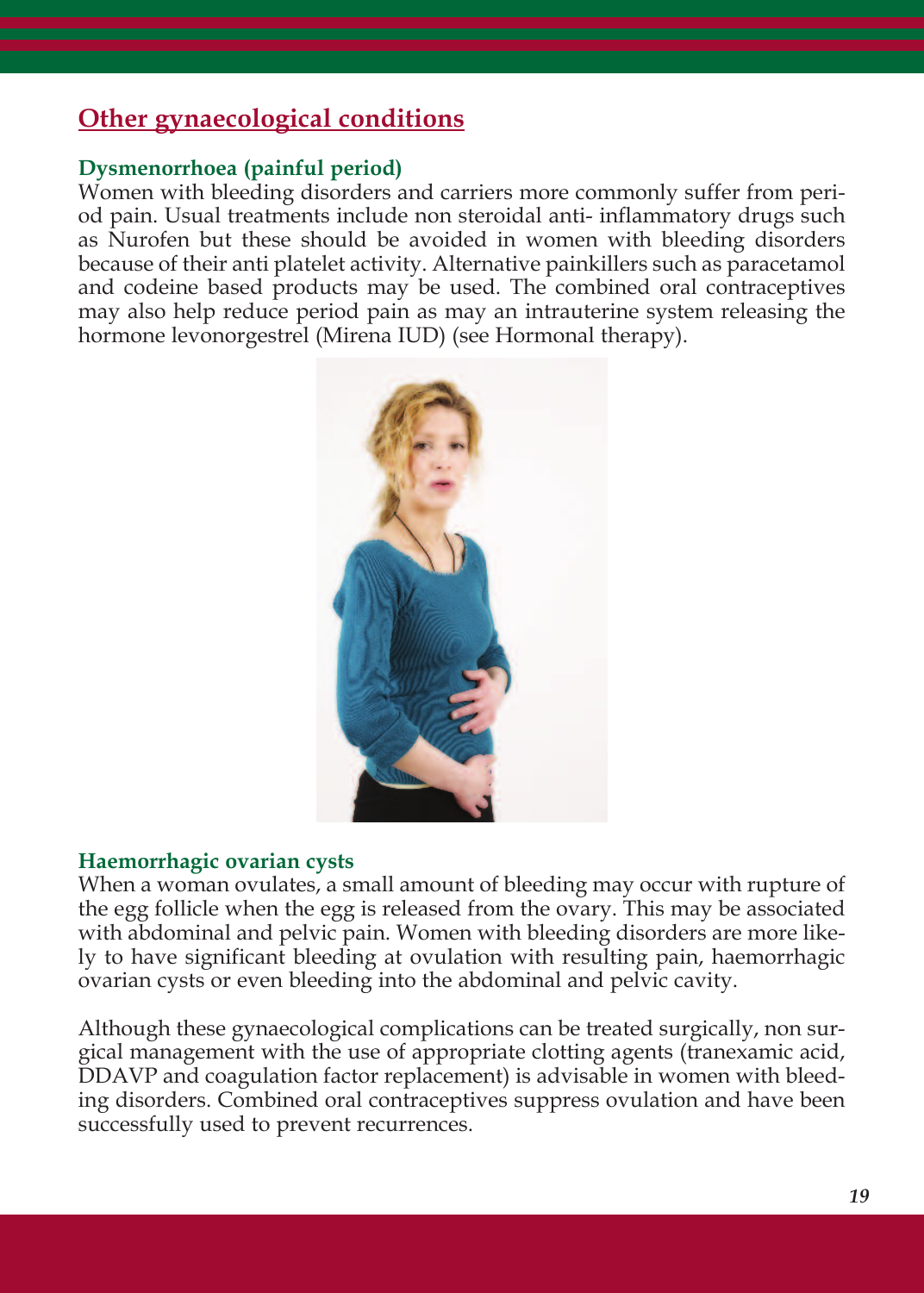#### **Endometriosis and other gynaecological conditions**

Endometriosis is a painful condition in which endometrial tissue, the tissue which lines the uterus, implants in the pelvis and organs outside of the uterus. There is no strong evidence that women with bleeding disorders are more likely to develop endometriosis, fibroids, polyps of the uterus or endometrial hyperplasia (excessive growth of the lining of the uterus) but in a survey of 102 women with vWD by the US Centers for Disease Control, these gynaecological problems were more likely to be reported by women with vWD than women without vWD. Since most of these gynaecological conditions often present with bleeding, women with bleeding disorders are more likely to develop symptoms and therefore to be diagnosed.

#### **Menopause**

Menopause is the time in a woman's life when menstrual periods permanently stop. Peri-menopause is a 3 to 10-year period before natural menopause, when hormones are "in transition." Symptoms of peri-menopause include heavy menstrual bleeding, irregular bleeding and spotting. Since there are other medical reasons for heavy bleeding, and women with bleeding disorders are at the same risk for these problems as other women, a full medical investigation should be done to eliminate other causes of bleeding. As in all women, the cause of the abnormal menstrual bleeding needs to be determined before any treatment is offered. If the bleeding is caused by lack of ovulation, hormone replacement therapy (HRT) will usually control the problem. However, if a woman is already using HRT, she may need to discuss other options with her gynaecologist and her haematologist. She may require other forms of treatment such as endometrial ablation or a hysterectomy.

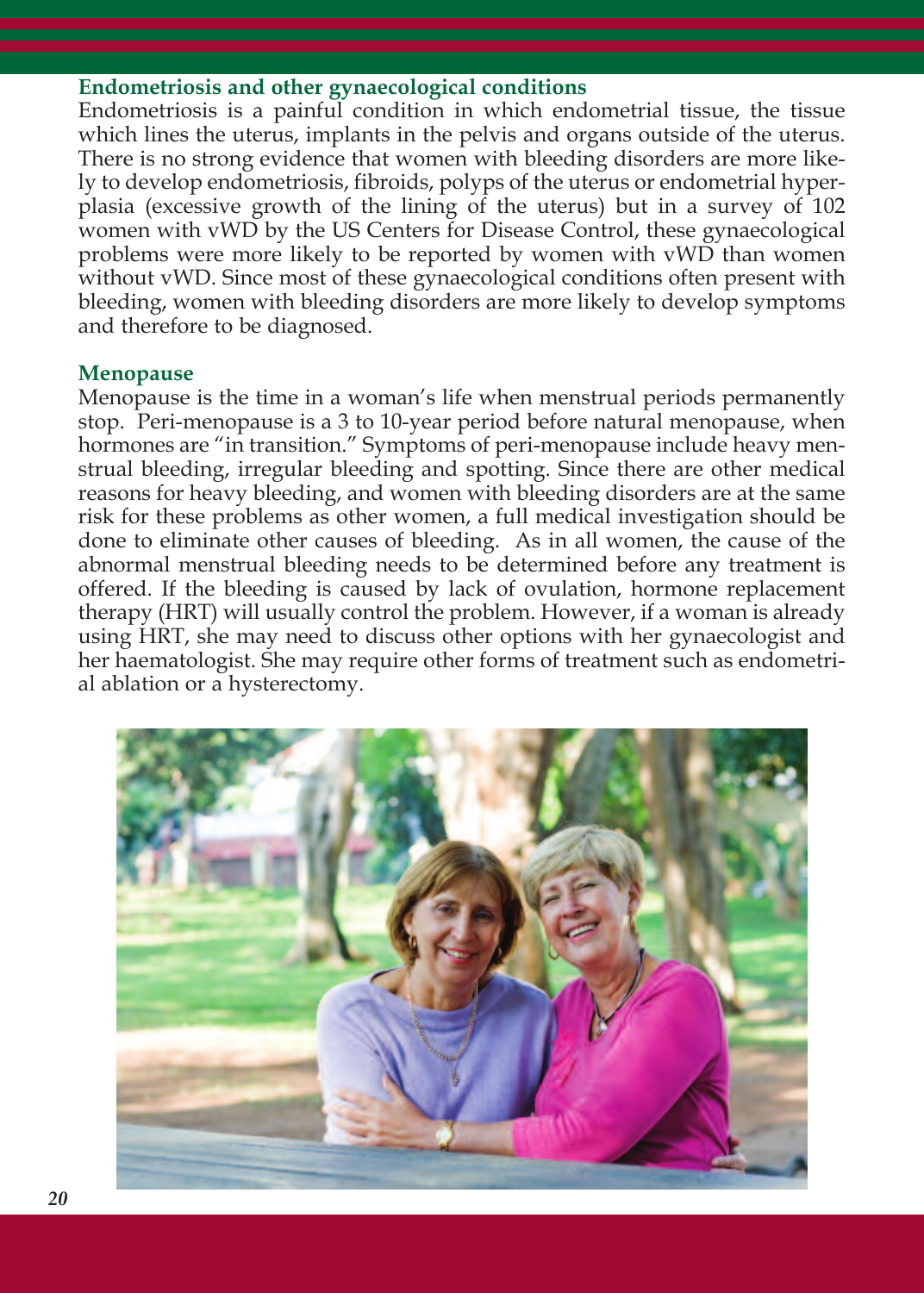It is important that women maintain a strong relationship with their gynaecologist even after childbearing years in order to anticipate the combined issues of menopause and bleeding disorders.

# **Acute adolescent menorrhagia**

Menstrual bleeding can be especially heavy at the time of a girl's first period. Girls and adolescents with known bleeding disorders should be counselled prior to their first period and have a plan for the possibility of acute, severe menorrhagia, which could occur with their first or any subsequent menstrual period. The plan should be made by the gynaecologist and haematologist, in conjunction with the patient and her family. Because of the increased risk of transfusion, girls and adolescents should be immunized against Hepatitis A and Hepatitis B. Management is beyond the scope of this text.

# **Other types of bleeding**

Depending on the bleeding disorder or levels of factor VIII or IX in carriers, women may experience nosebleeds, gum bleeds, bruising and bleeding after trauma. Joint and muscle bleeds can very rarely occur. Women with bleeding disorders and carriers with low levels are at risk for developing bleeding after surgery, dental extraction and medical diagnostic interventions. Therefore specialist advice should be sought from the haemophilia treatment centre prior to such interventions.

# **Treatment Options for Other Types of Bleeding**

Minor bleeding episodes such as nose bleeds and bruises often do not require medical treatment. Minor bleeds can often be controlled with R.I.C.E (Rest, Ice, Compression and Elevation). However, sometimes medical treatment is necessary. The type of treatment depends on the type of bleeding disorder and the type of bleeding.

Tranexamic acid, See page 17

DDAVP (Desmopressin), See page 17

Coagulation Factor Concentrate Replacement Therapy, See page 17

# **Fibrin Glue**

In the coagulation process, the final clot is made up of fibrin. Fibrin can be applied directly to the site of bleeding. It is especially useful in tooth extractions and surgery. Over a period of 2 to 4 weeks the fibrin is absorbed by the body as healing progresses.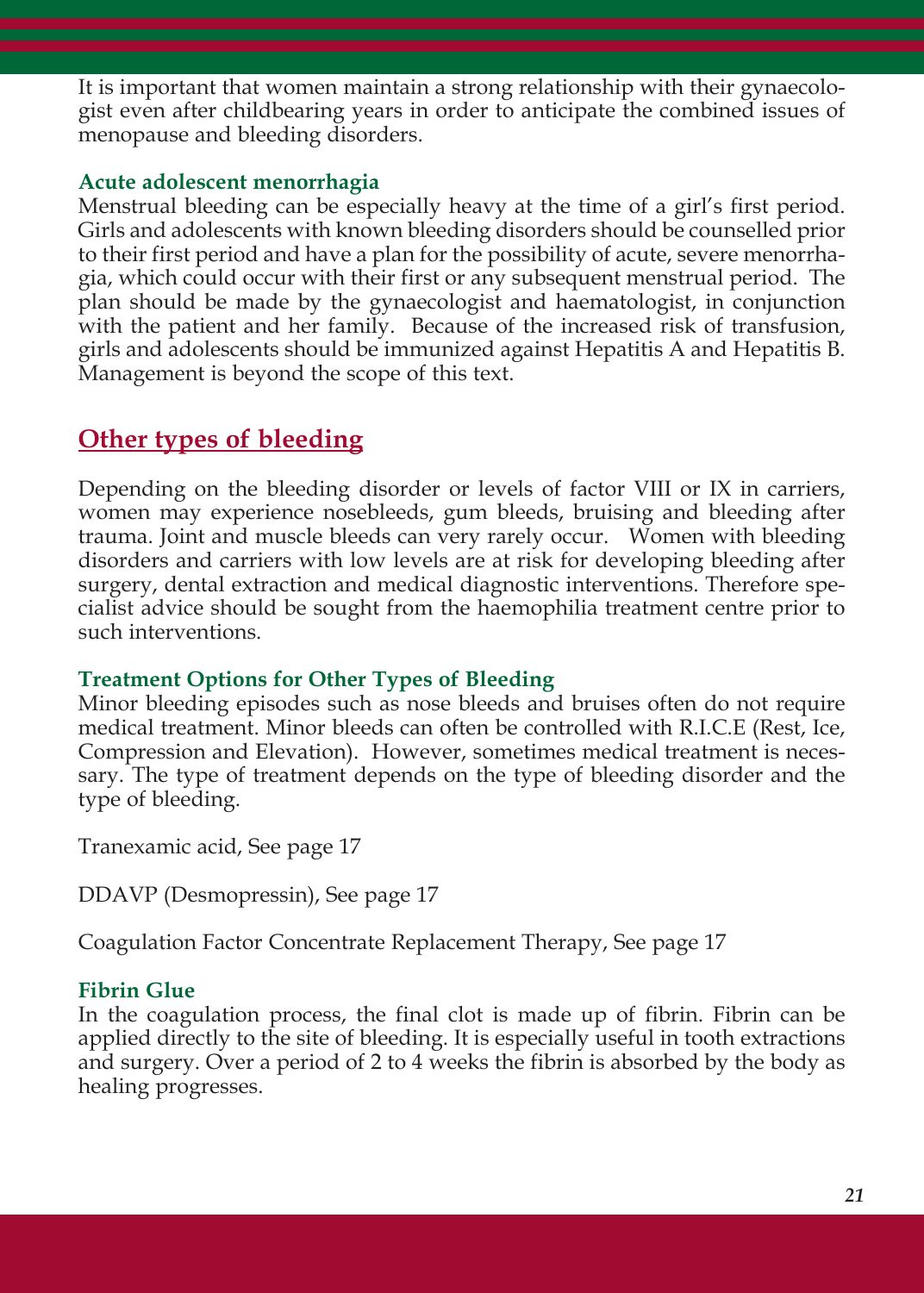# **Pregnancy in Women with Bleeding Disorders**

#### **Preconception counselling**

Women suspected of having a bleeding disorder or of being a carrier should have diagnostic testing before getting pregnant to allow for appropriate preconception counselling and early pregnancy management. This is especially important for women with severe bleeding disorders or those who could potentially carry a severely affected baby, such as carriers of severe haemophilia.

#### **Preconception counselling has two benefits:**

**1**. It provides women and their family with adequate information on the genetic implications of their disorder, the available reproductive choices and options for prenatal diagnosis.

**2.** It allows planning for pregnancy and establishing how and where the pregnancy can be best managed. Other aspects of preconception care include immunization against hepatitis A and B for those likely to require blood transfusion and general advice such as Folic Acid supplementation. A DDAVP trial can also be carried out to assess response to this particular treatment option.

Psychological support should be available during all aspects of counselling. Women should also be offered the opportunity to speak with a paediatric haematologist regarding the care of a potentially affected child.

#### **Prenatal diagnosis (PND)**

PND is primarily considered in carriers of haemophilia because of the severity of the disorder in male offspring and because many affected families are already aware of the genetic defect. For each pregnancy in carriers of haemophilia, there is a 50% chance that a male child will have haemophilia and a 50% chance that a female child will be a carrier. In other bleeding disorders, prenatal diagnosis is considered only when the foetus is at risk of being affected with severe forms of the disorder. Since most bleeding disorders are autosomal recessive, this risk is more common in families and cultures with high rates of intermarriage.

#### **Foetal sex determination**

Foetal sex determination can be useful in the management of pregnancies at risk of haemophilia. This can be reassuring to the parents when the foetus is female, and invasive testing can then be avoided. It will also enable the management plan for labour and delivery to be refined to avoid using instruments and invasive monitoring techniques in male foetuses, which have a 50% chance of being affected. Foetal sex may be determined in two ways:

#### **1. Maternal blood test**

The sex of the foetus can be determined from foetal DNA which can be extracted from a sample of the mother's blood at approximately 9 weeks gestation.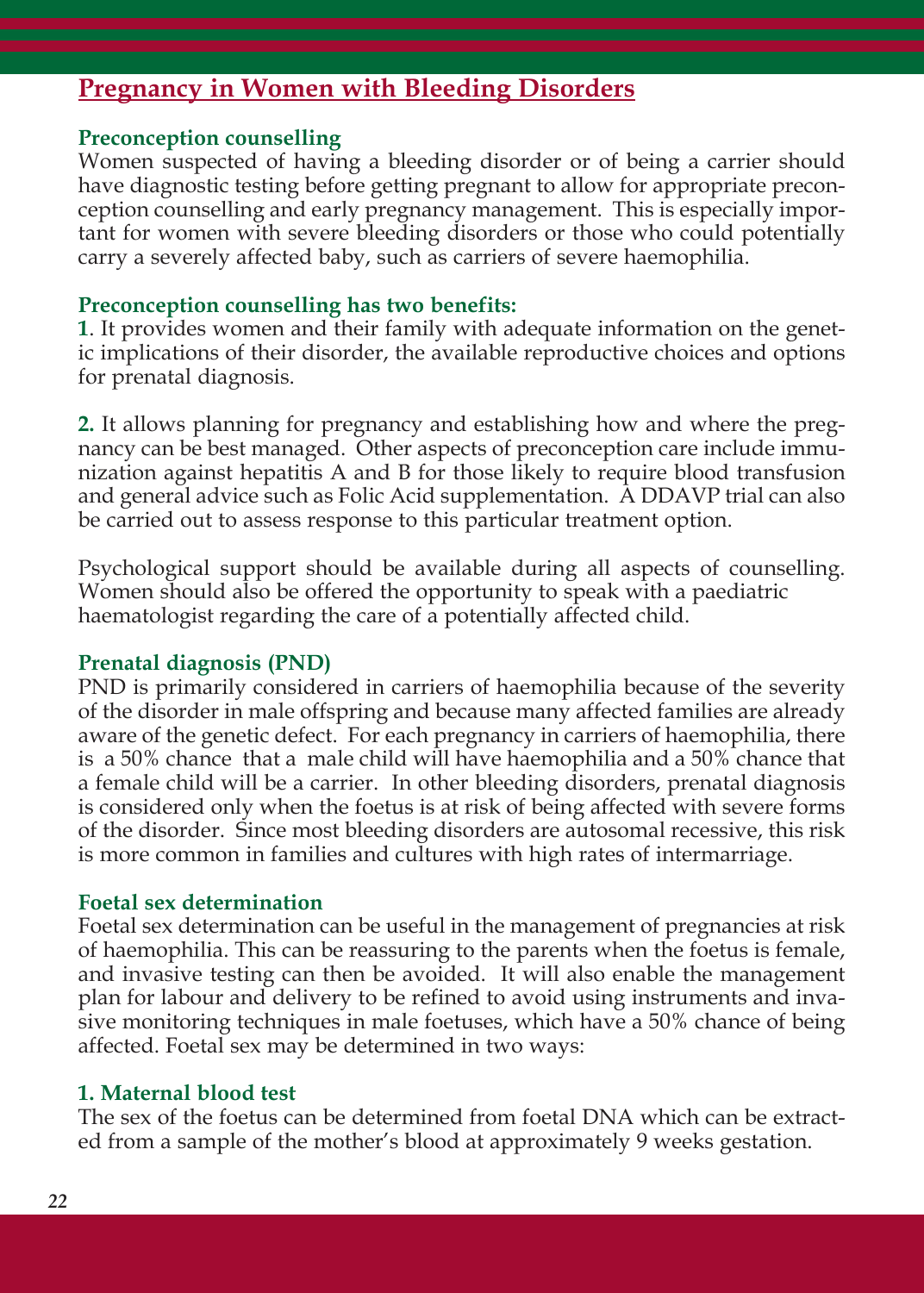

# **2. Ultrasound**

Foetal sexing can be performed easily by ultrasound from the second trimester.

Definitive prenatal diagnosis can only be obtained with invasive tests in pregnancy, such as chorionic villus sampling (CVS), amniocentesis, and cordocentesis (see below). These procedures are associated with a risk of miscarriage / foetal loss. The causative genetic mutation must be known prior to CVS and amniocentesis.

CVS is the method most widely used today for prenatal diagnosis of inherited bleeding disorders. It is performed at 11–14 weeks gestation under ultrasound guidance. It has the advantage of earlier diagnosis compared to amniocentesis, which is performed at 15-20 weeks gestation. Both are associated with an approximately 1% risk of miscarriage. See glossary for further information on chorionic villus sampling and amniocentesis.

Cordocentesis (ultrasound guided foetal blood sampling) is performed at around 18-20 weeks gestation to obtain foetal blood for a clotting factor assay. The risk of miscarriage is higher with this procedure compared to amniocentesis or CVS. It is rarely performed today and may be an option for cases in which the causative genetic mutation cannot be identified. Women at risk for severe bleeding should receive prophylaxis (treatment) to normalise clotting prior to any invasive procedure.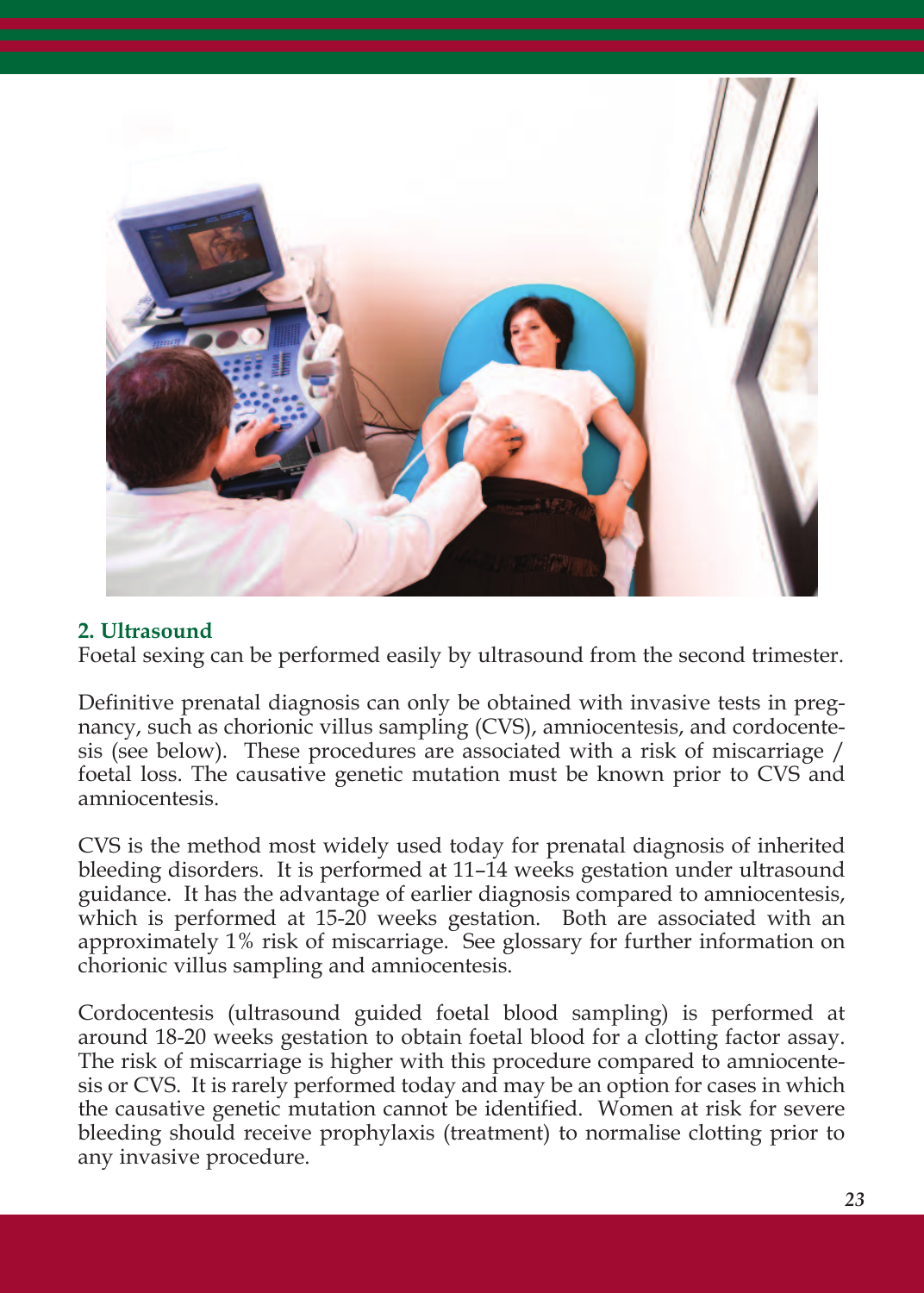

# **Pre-implantation genetic diagnosis**

Pre-implantation genetic diagnosis is a relatively new technique. Embryos created using in vitro fertilization (IVF) are tested to identify those that are unaffected by the bleeding disorder and these are then selectively transferred to the uterus. There have been reports of its success recently in carriers of haemophilia. This method will likely become a realistic option for some individual cases in the near future. However, further evidence on its efficacy and safety is still required. The cost and stress associated with IVF also need to be considered. Pre-implantation genetic diagnosis is not available in Ireland.

Access to prenatal diagnosis in the UK is available through the NCHCD, at St. James's Hospital, in Dublin, Cork University Hospital and the National Centre for Medical Genetics at Our Lady's Children's Hospital, Crumlin.

# **Antenatal Management**

Normal pregnancy causes increased concentrations of several coagulation factors including VIII, VWF and fibrinogen. Factor IX levels do not usually change significantly. These changes contribute to improved blood coagulation in women with bleeding disorders. Despite this improvement, however, women with bleeding disorders often do not achieve the same levels of clotting factors that other women do, and, therefore, are still at an increased risk of bleeding complications.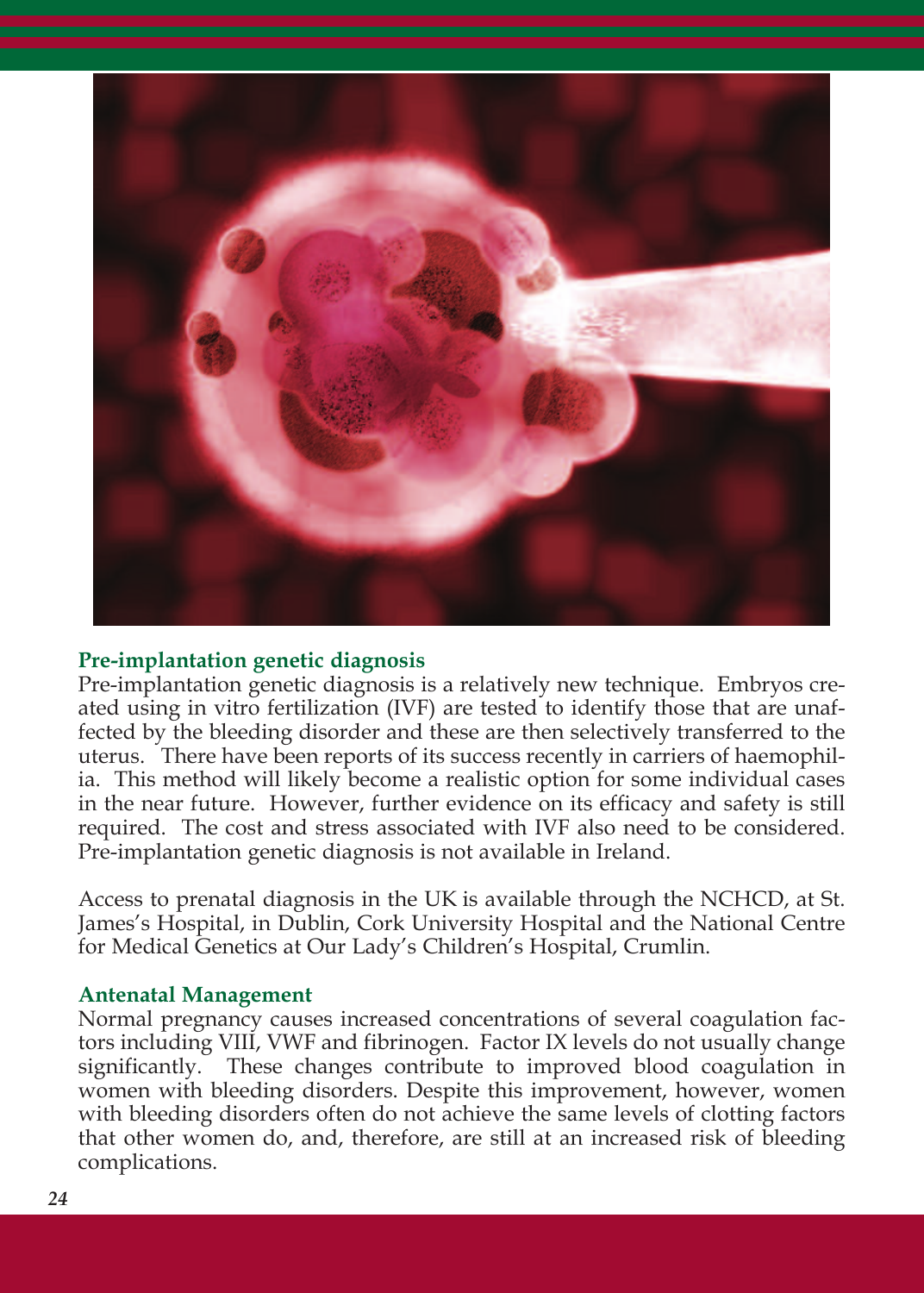# **Miscarriage/ Pregnancy Complications**

There is no evidence of a higher rate of miscarriage in carriers and women with other bleeding disorders than in the general population. However women with certain rare factor deficiencies (such as factor XIII deficiency and fibrinogen deficiency) may be at greater risk of miscarriage and placental abruption (a premature separation of the placenta from the uterus that disrupts the flow of blood and oxygen to the foetus). Therefore, these women may require factor replacement throughout the pregnancy to prevent these complications.

Approximately 20% of all pregnancies are complicated by at least one bleeding episode, so bleeding in pregnancy may not be due to an underlying bleeding disorder. Obstetric causes should not be overlooked.

# **Management of labour and delivery**

The management of childbirth will depend on the needs of the mother and her potentially affected infant at the time of delivery. Women at risk of bleeding should ideally be referred for antenatal care and delivery to a centre, where in addition to specialist high risk obstetrics, there is a haemophilia treatment centre or a haematologist with expertise in coagulation. Laboratory, pharmacy, and blood bank support is essential.

If the mother is not near a haemophilia treatment centre, the local hospital and medical team should be prepared beforehand for the woman's and for the baby's possible needs. Making decisions beforehand and having a written plan (birth plan) at home and at the hospital is important.

Prior to delivery, all women with bleeding disorders should have the opportunity to meet with an anaesthetist. There is no consensus on the factor levels that are safe for epidural, but if levels are at least 0.5iu/ml (50%) and the rest of the coagulation studies are normal, epidural may be considered safe.

It is acceptable to use third trimester levels to devise an appropriate plan for delivery. If the factor level is low in the third trimester, prophylactic treatment may be necessary to prevent bleeding.

Desmopression (DDAVP) may be used to raise factor VIII and von Willebrand factor levels in carriers of haemophilia A and women with VWD prior to invasive procedures. It is generally thought to be safe for mother and foetus, but care must be taken in its administration at the time of childbirth. It should be used with caution if the mother has received intravenous fluids due to possible complications associated with fluid retention.

**The foetus is also at risk of bleeding complications during the process of birth.** Invasive monitoring techniques (e.g. fetal scalp electrode, fetal scalp blood sampling) and instrumental deliveries (ventouse, midcavity or rotational forceps) should be avoided in pregnancies with potentially affected fetuses, as serious head bleeding may result from these procedures. *<sup>25</sup>*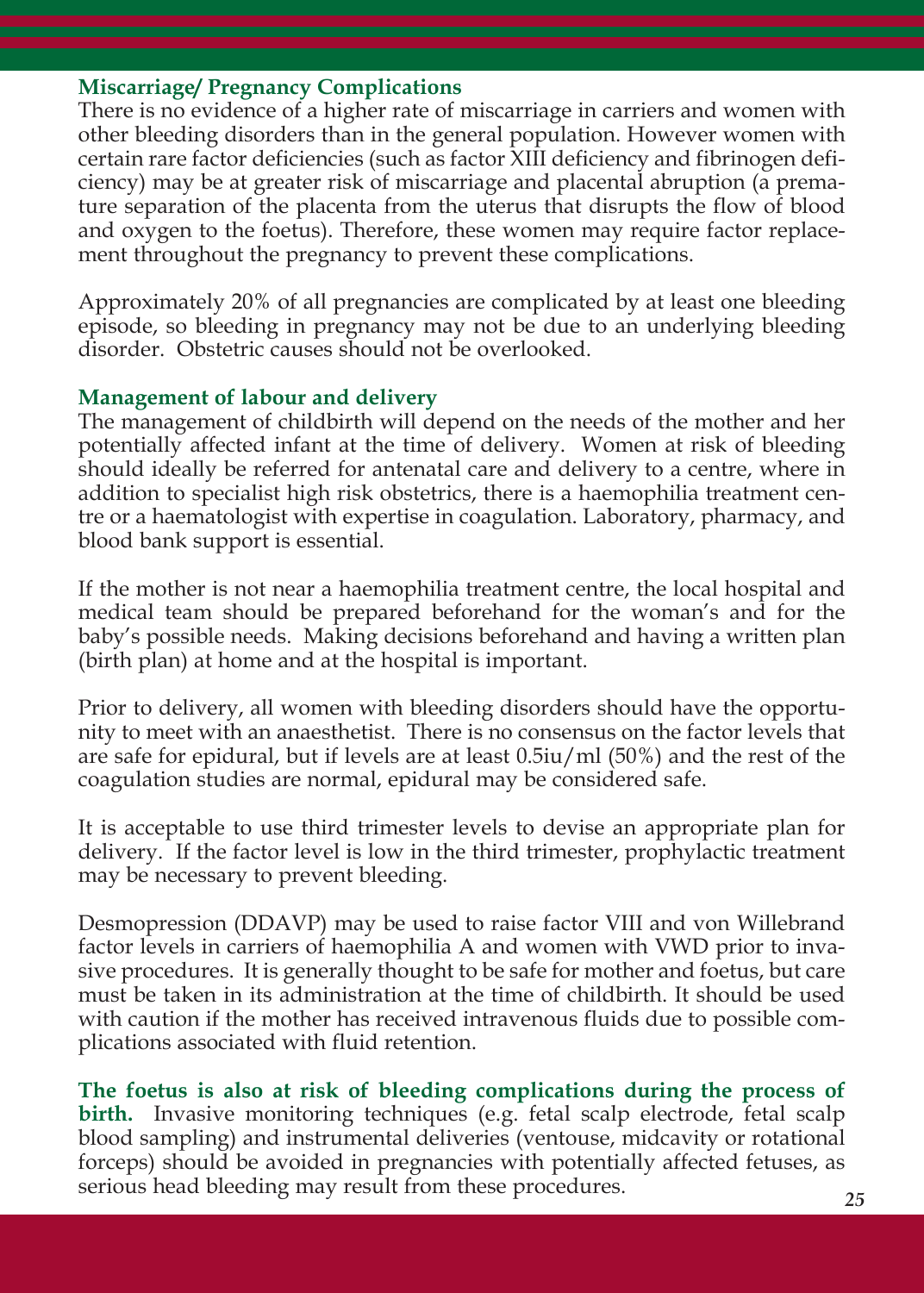Normal vaginal delivery is not contraindicated in these pregnancies, but prolonged labour should be avoided and delivery achieved by the least traumatic method. Although caesarean section may not completely eliminate the risk of serious bleeding complications in the newborn baby, the early recourse to caesarean section should be considered to minimize the risk of neonatal bleeding complications.

Low forceps delivery may be considered less traumatic than caesarean section when the head is deeply engaged in the pelvis and an easy delivery is anticipated. Delivery in these cases should be performed by an experienced obstetrician.



Factor levels should be measured on a cord blood sample. A cord blood sample should be collected from newborns at risk of moderate or severe inherited bleeding disorders to assess coagulation status and clotting factor levels. This enables the early identification and management of newborns at risk of bleeding complications.

**When assessing neonatal clotting factor levels, it should be appreciated that the levels of vitamin K dependent factors (FII, FVII, FIX, and FX), correlate with gestational age due to liver immaturity and reach adult levels at six months of age. It is therefore not reliable to diagnose mild forms of inherited bleeding disorders at birth. Haemophilia A (FVIII deficiency), however, can be diagnosed at birth.**

Transcranial ultrasound (through the fontanelle) should be done urgently on all newborns with possible bleeding disorder if delivery is traumatic or if there are signs suggestive of bleeding into the brain. Treatment with clotting factor concentrate may be necessary in such cases. *26*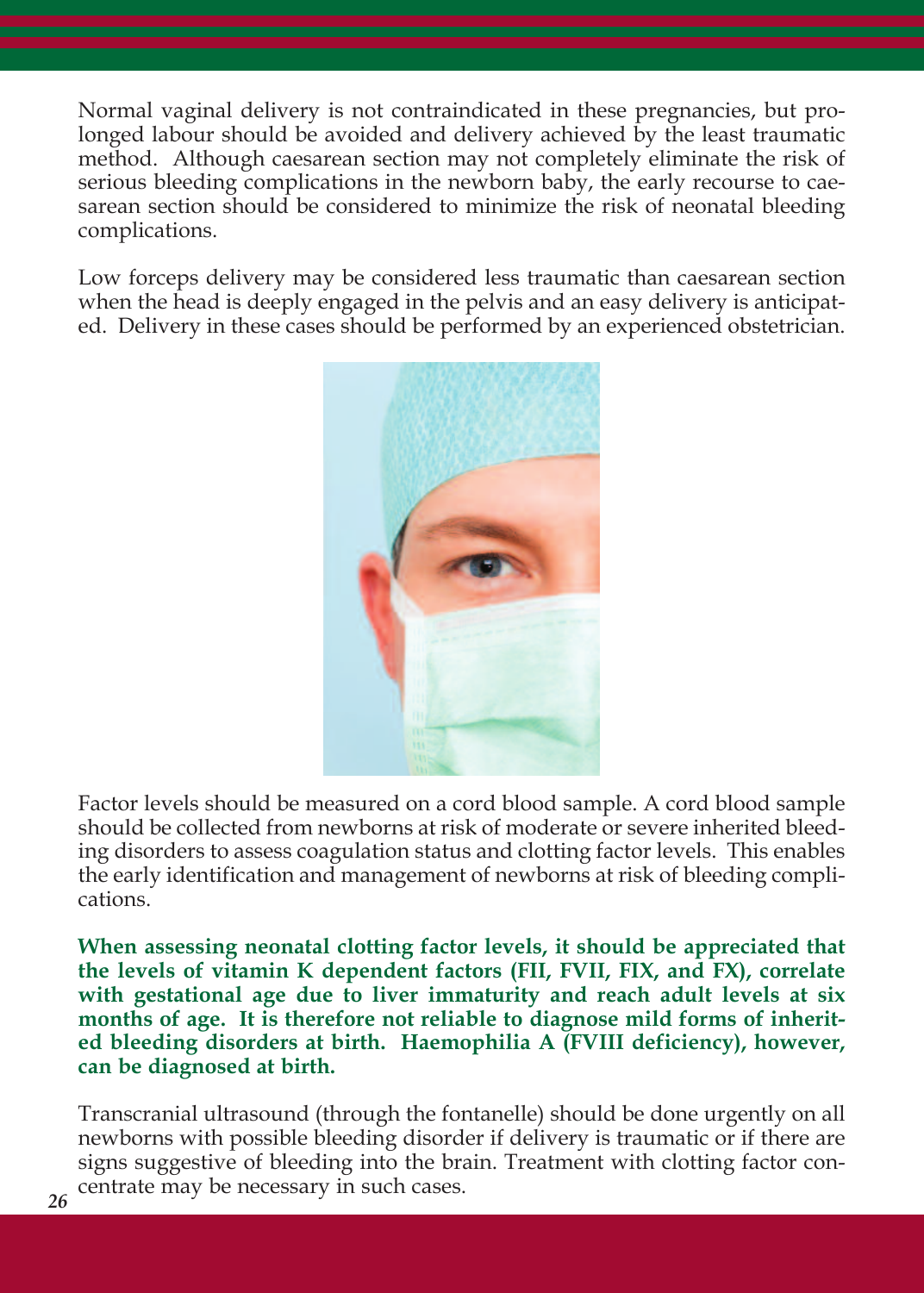

All infants with bleeding disorders should have a cranial ultrasound before discharge. Vitamin K should be administered by the oral and not intramuscular route. Intramuscular injections should be avoided in newborns at risk until the coagulation status is known. BCG can be administered as it is given into the skin.

Heel prick can be performed for Guthrie card analysis (screening for inherited disorders such as phenylketonuria (underactive thyroid)). Pressure should be applied for five minutes and the site should be closely observed for 24 hours. If the factor level is reduced then the child should be referred to the Paediatric Haematologist on call in Our Lady's Children's Hospital, Crumlin or Cork University Hospital.

Any surgical procedures (e.g. circumcision) should be delayed until the coagulation status of the newborn baby is known.

# **Postpartum management**

The most common causes of post partum haemorrhage (PPH) are uterine atony (inefficient uterine contractility), retained placenta or placenta pieces, and genital tract trauma. However, coagulation disorders are also a recognised cause of PPH. After the delivery, the elevated coagulation factors return to pre-pregnancy levels within 14 to 21 days of delivery. Therefore, the main risk of bleeding is after miscarriage or delivery. PPH may occur up to six weeks post delivery. Women with bleeding disorders, especially those with severe disorders, are at risk of primary and secondary PPH.

Primary PPH is blood loss or more than 500 mL in the first 24 hours after delivery. *27*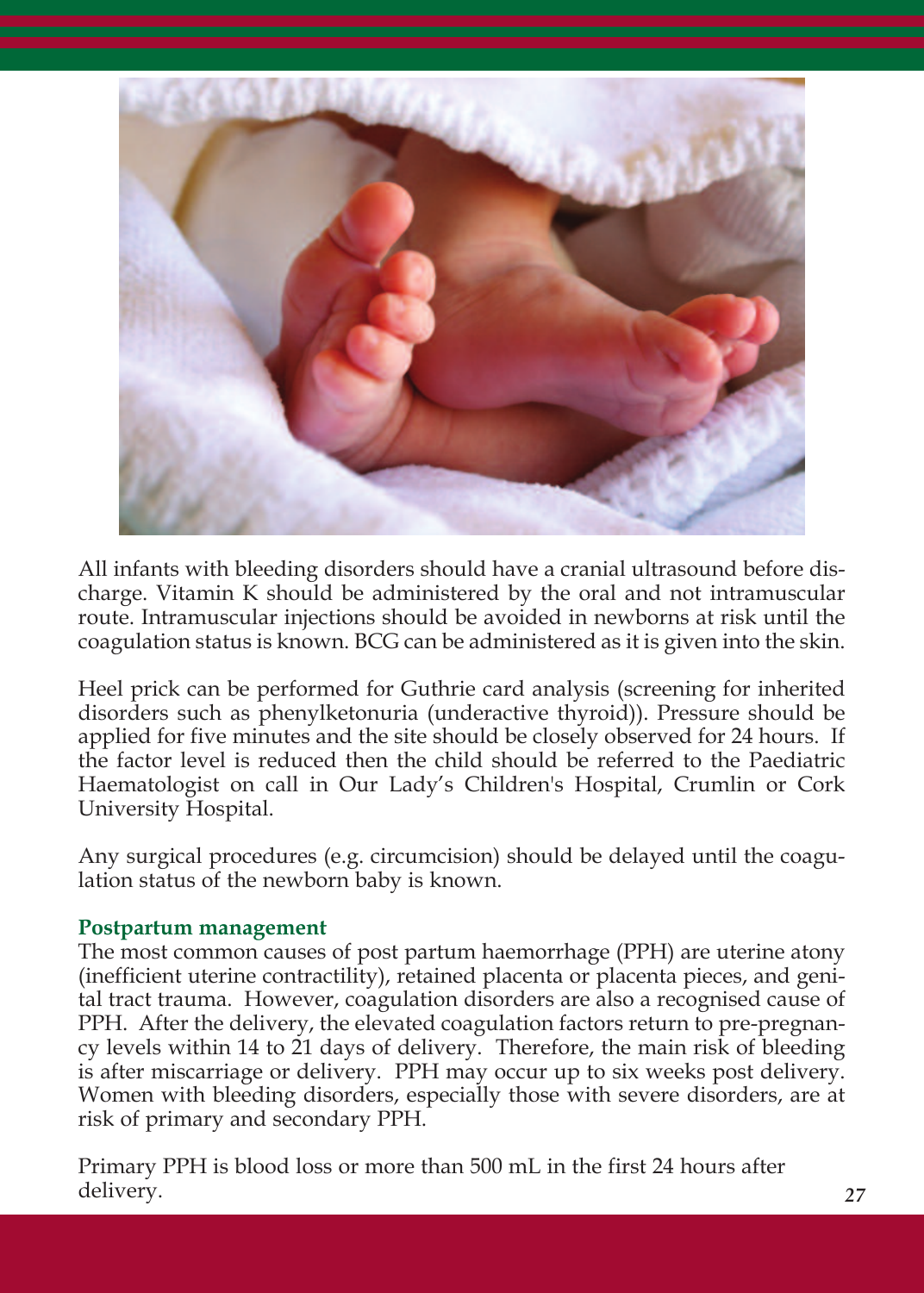

Secondary PPH is excessive bleeding occurring between 24 hours and six weeks post delivery.

Perineal/vaginal hematomas are rare complications of vaginal birth, but are also more likely to occur in women with bleeding disorders, especially after operative vaginal deliveries.

There may also be obstetric risk factors and causes of PPH in women with inherited bleeding disorders. Management of PPH in women with bleeding disorders requires close collaboration between haematologist, obstetricians and anaesthetists.

# **Reducing the risk of PPH**

Prophylactic replacement therapy is recommended to cover labour, delivery, and the immediate postpartum period (at least three to four days for vaginal delivery and five to seven days for caesarean section) in women with low factor levels or inherited bleeding disorders. Recombinant products, if available, are the products of choice.

As the pregnancy-induced increase in coagulation factor return to pre-pregnancy levels women with bleeding disorders are particularly vulnerable to secondary postpartum haemorrhage. Oral tranexamic acid or combined oral contraceptive pills can be used for the prevention and management of secondary PPH.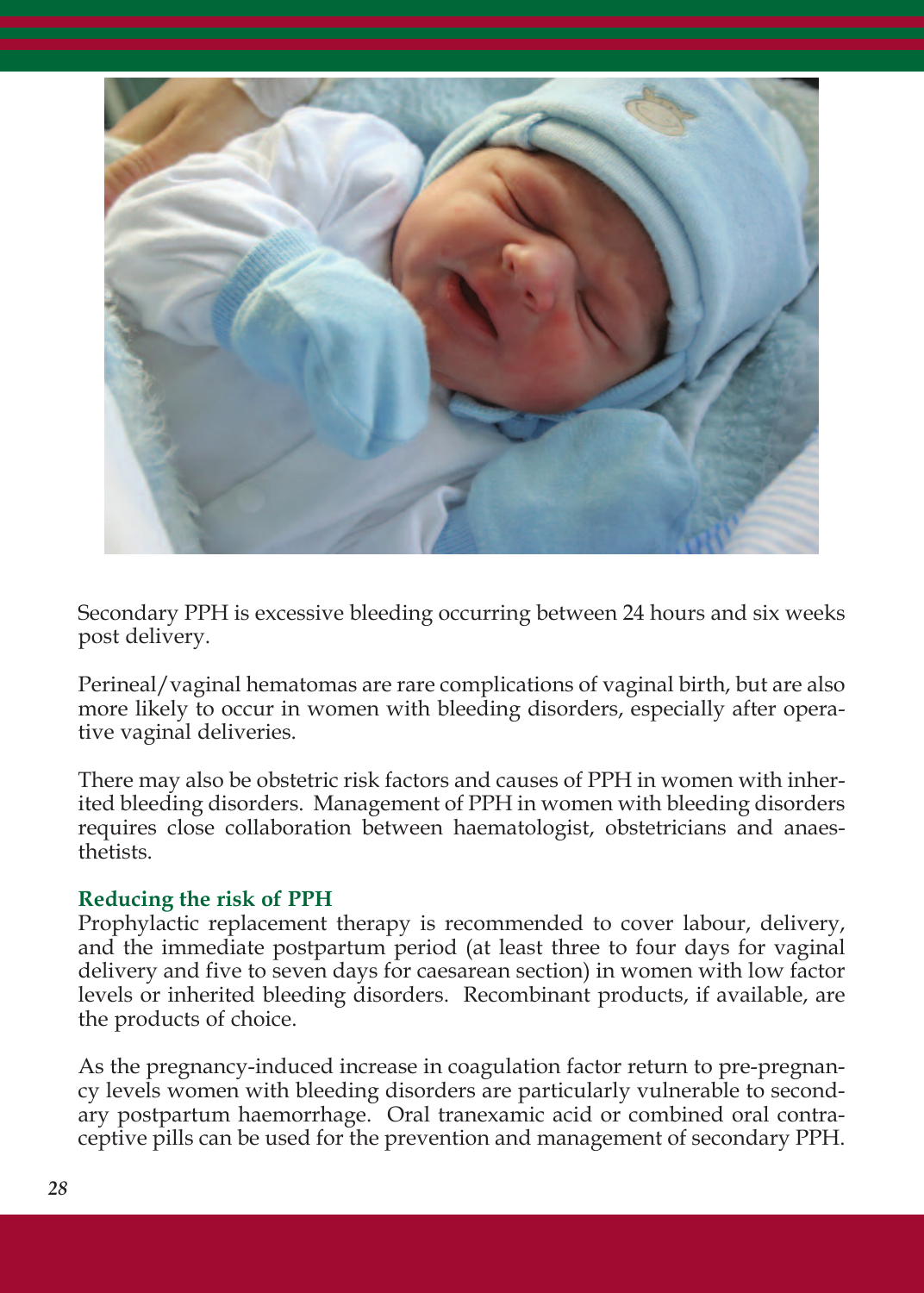#### **Breast Feeding**

Breastfeeding increases factor VIII and von Willebrand factor levels in response to pregnancy hormones. Women who breastfeed may maintain the high hormone levels they had during pregnancy. This protects them from bleeding in the weeks following delivery. Desmopressin or tranexamic acid is passed through breast milk. Women with certain types of bleeding disorders can have bleeding problems postpartum whether or not they breast feed as they do not respond to pregnancy hormones.

# **Conclusion**

*It is vitally important that women with bleeding disorders understand their condition, and the potential impact it may have on them during menstruation, pregnancy, menopause and surgery. We hope this guide is of assistance to you in developing that knowledge*.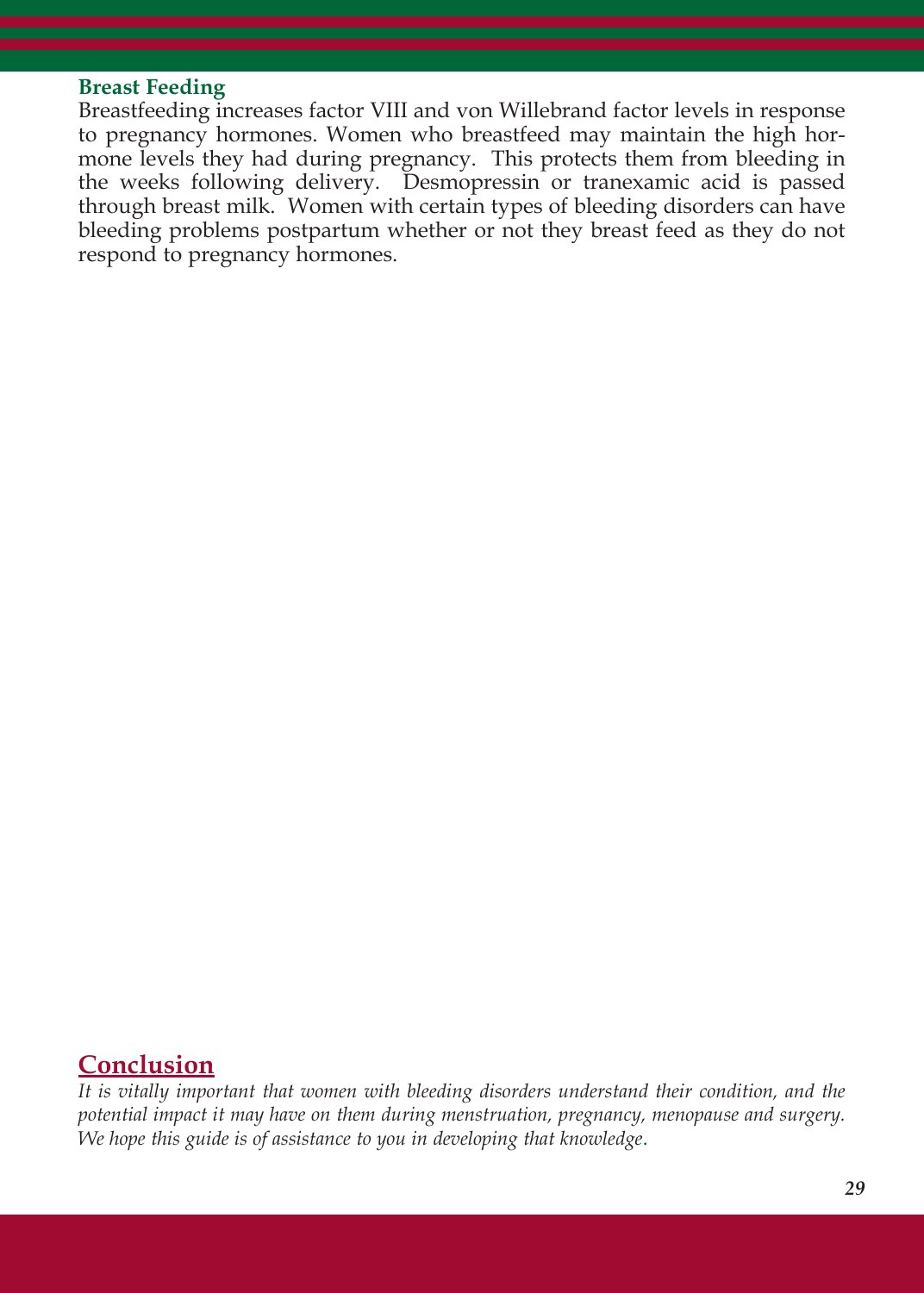# **GLOSSARY Chorionic villas sampling (CVS)**

The chorion is a membrane that surrounds the developing foetus. It is located outside of the amniotic membrane and originates from the same cells as the developing baby. The sample may be taken either by the vaginal or abdominal route, depending on where the placenta is located. Vaginal CVS is similar to a smear, While an ultrasound is being done on the abdomen to locate the foetus, a speculum is inserted into the vagina. A fine tube is then passed through the cervix and guided to where the placenta is forming and a small portion is sampled. Results can take up to 3 weeks. CVS is avoided before 11 weeks because of reports of limb abnormalities *occurring when carried out earlier*.

#### **Amniocentesis**

Amniocentesis is done after 15.5 weeks. An ultrasound is performed to locate the placenta and to select a pocket of amniotic fluid. A thin needle is then inserted through the abdomen and into the uterus. A small amount of amniotic fluid is removed. This fluid contains cells that the foetus has shed. The risk for complications with the procedure is 0.5%. Test results take 3 to 4 weeks if cells need to be grown before the test can be done.

#### **Autosomal**

*A chromosome that is not a sex chromosome.*

#### **Bleeding Disorder**

A disease in which the body is unable to form blood clots as quickly or as effectively as normal. The family of *bleeding disorders includes von Willebrand disease, Haemophilia A, Haemophilia B, platelet function disor*ders, and a variety of rare factor deficiencies. Depending on the type of disorder, it may be inherited or acquired.

#### **Chromosomes**

*A visible carrier of the genetic information.*

#### **Concentrates**

*Fractionated, freeze dried preparations of individual clotting factors or groups of factors. They provide convienent high-dose-to-volume material for the rapid treatment of bleeding episodes.*

# **Haemophilia**

*A group of inherited bleeding disorders in which the ability of blood to clot is impaired.*

# **Haemophilia A**

*Classic Haemophilia, due to deficiency of factor VIII, a blood factor necessary to normal clotting.*

# **Haemophilia B**

*Haemophilia due to deficiency of coagulation factor IX, also known as Christmas disease.*

# **HTC**

*Haemophilia treatment center. HTCs can provide Haemophilia patients with multidisciplinary care and have* been shown to improve quality of life and reduce morbidity and mortality in patients with bleeding disorders.

#### **Infusion**

*Injection of a solution into a vein in the body for medicinal or therapeutic purposes.*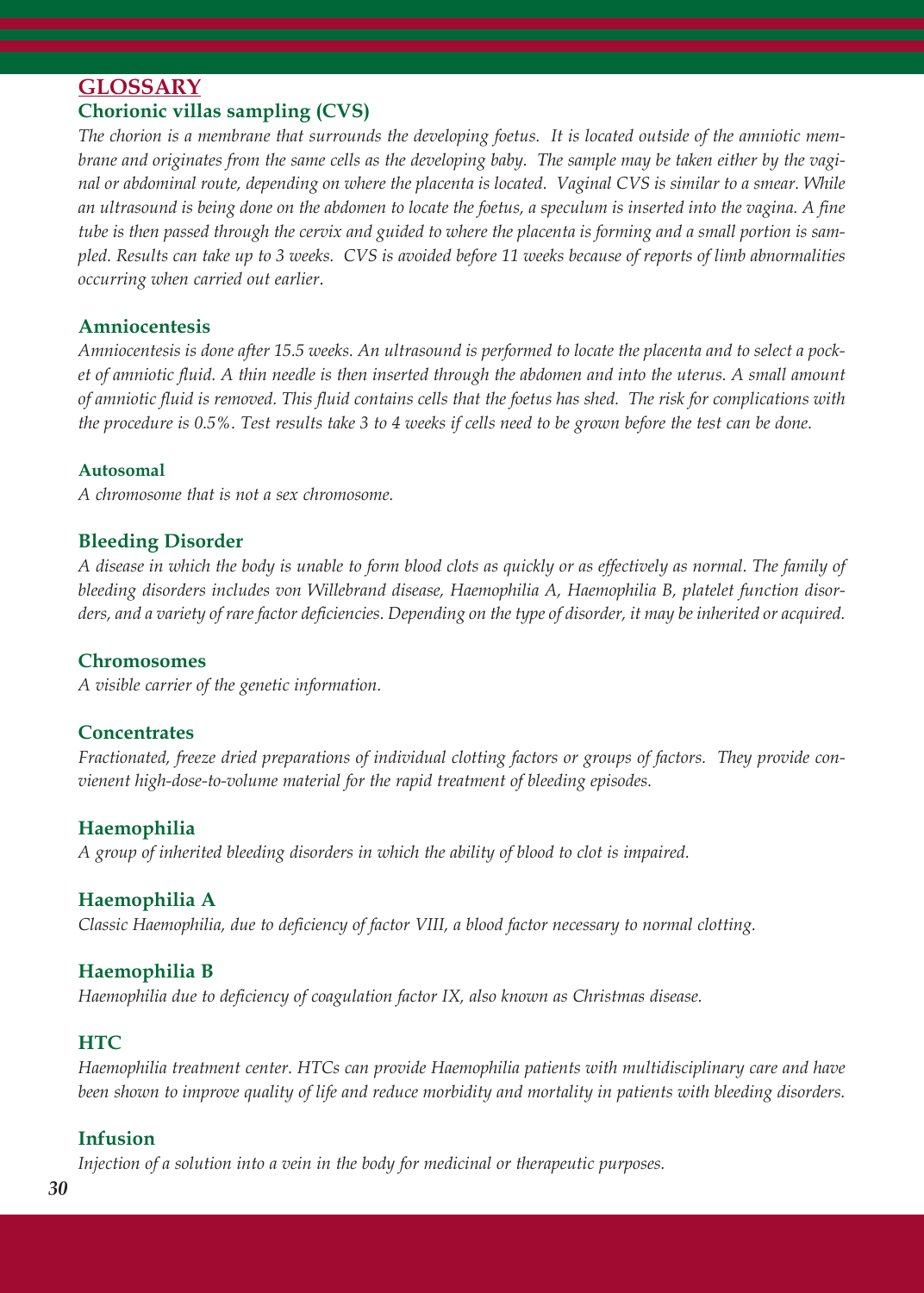# **Intracranial**

*Within the skull.*

**Intramuscular** *Within the muscle.*

**Intravenous** *Within a vein.*

# **Plasma derived**

*Referring to biologic products made from human plasma.*

#### **Platelets**

*Fragments of the cells in bone marrow, that provide the necessary hormones and proteins for coagulation.*

#### **Replacement Factor**

*Coagulation factor products (either human plasma derived or recombinant) used for prophylaxis or treatment of bleeding episodes in patients with Haemophilia or related bleeding disorders.*

#### **Recombinant**

*Genetically engineered DNA. Recombinant technology uses genetic material to produce man-made blood products for medical use, reducing the risk of viruses from human blood products.*

#### **Recessive**

In genetics, a hidden trait; a recessive gene produces its characteristics only when the recessive gene is present *in both members of a corresponding pair of chromosomes.*

#### **Spontaneous Bleed**

*Bleeding episodes without obvious cause.*

**Sex-linked** *Sex chromosomes are inherited in predictable patterns.*

#### **von Willebrand Disease (vWD)**

*A disease in which the von Willebrand factor in a patient's blood is deficient or defective. There are three main types of VWD.*

#### **von Willebrand Factor (vWF)**

The clotting protein that is deficient in VWD. VWF is either present at lower than normal levels or does not *work properly.*

#### **von Willebrand factor (VWF) concentrate**

*A product made from human plasma for use in the treatment of VWD.*